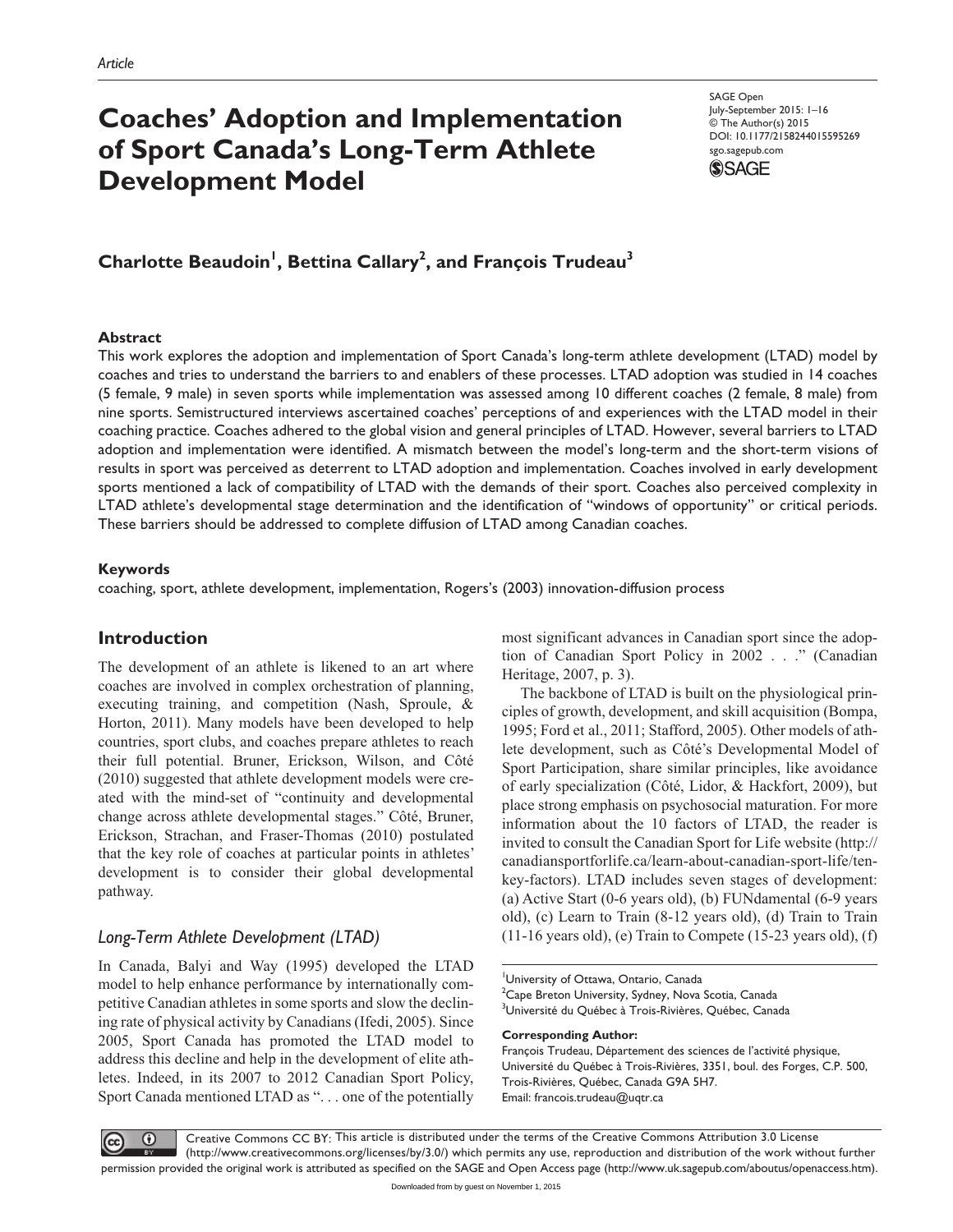2 *SAGE Open*

Train to Win (18+ years old), and (g) Active for Life (athletes and participants 12+ years old; Canadian Sport Centres, 2006).

The LTAD model was introduced as generic and sportspecific versions to coaches through coaching education programs in various countries. In Canada, national sport organizations, sport clubs, and sport associations developed sport-specific LTAD models and resources to help alreadycertified and new coaches understand the concept. The National Coaching Certification Program (NCCP) is Canada's largest contributor to coaches' knowledge of the model (Banack, Bloom, & Falcao, 2012; Canadian Sport Centres, 2006). Canada's LTAD model is touted as the pathway for coaches to develop athletes and increase participation in physical activity (Canadian Sport for Life, 2011).

## *Research on LTAD*

Despite the intent of Sport Canada and sport organizations in other countries to use LTAD for athlete development, research on LTAD appears to be found mainly in nonrefereed reports (Balyi & Way, 1995) and some research on early versions of Balyi and Way's LTAD model (Ford et al., 2011). However, peer-reviewed research on the LTAD model is scarce (Banack et al., 2012; Black & Holt, 2009; Ford et al., 2011; Frankish, Beaudoin, & Callary, 2012; Lang & Light, 2010).

Black and Holt (2009), who investigated the perceptions of coaches and parents on the implementation of a LTADbased alpine ski program, found that the model helped coaches to update their knowledge, use consistent language, and plan training sessions. However, coaches did not have many other positive comments about the model, and parents had little knowledge of it. Banack et al. (2012) evaluated whether the Canadian NCCP entry-level course (Introduction to Community Coaching) was teaching cross-country coaches the basic principles of LTAD. All participants perceived that they were able to identify and integrate key components of the model into their coaching practices focused on young athletes having fun as opposed to worrying about competition results or talent development. This was consistent with LTAD recommendations for the 6-year-old and younger age group.

Frankish et al. (2012) investigated how coaches in three Canadian cross-country ski (xc-ski) clubs perceived attributes of the LTAD model in their decisions to adopt it according to Rogers's (2003) theoretical framework. Their results identified two major trends. First, coaches readily adopted certain aspects of the model (i.e., late specialization with youth participating in multiple sports, lifelong involvement in sport, and following developmental stages set out in the LTAD model). Second, the characteristics of their club influenced coaches' perceptions and thus their adoption of the model. LTAD was adapted in the United Kingdom from the same core model as Canadian LTAD.

Lang and Light (2010) found that swimming coaches in the United Kingdom had concerns about (a) the negative impact of overemphasis in the LTAD model on training volume at the expense of precise techniques, and (b) competition rules in their sport that appeared to contradict elements of their LTAD. Furthermore, Lang and Light noted that increasing specialization in swimming at a younger age was incompatible with the principles and developmental stage of the LTAD model.

Given the ambitious task of implementing LTAD in Canadian sport, there is a need to understand the challenge of LTAD's adoption and implementation by coaches and how they perceive LTAD within their sport context. LTAD's adoption and successful implementation depend on coaches involved in their specific coaching environments. Coaches are those who apply LTAD principles on the ground. According to Rogers's (2003) theory, they are agents of change in relation to the proposed innovation that is LTAD. It is, therefore, important to understand how they perceive LTAD and what motivates them to adopt or reject it.

The purpose of this article was to explore how coaches adopted and implemented Sport Canada's LTAD model and to understand the barriers and enablers they see in these processes. This research could link adoption/implementation of talent development in general, and the LTAD model in particular, from the perspective of sport coaches. LTAD has been adopted by various countries (e.g., the United Kingdom), and the present study has the potential to be generalized to other sport systems. However, we must warn readers that ours is not a study of LTAD efficacy.

## **Theoretical Framework**

Rogers's (2003) *Diffusion of Innovations* served as a theoretical framework. Originally designed to understand the diffusion of technological innovations, this theory became useful in helping to fathom the adoption of social innovations within a social context. A social innovation can be defined as a new idea (product, service, or model) developed to fulfill social needs and supported by the public sector, community groups, and volunteer organizations from any sector or field (Bacon, Faizullah, Mulgan, & Woodcraft, 2008). In some instances, it has been employed in health education and exercise program evaluation (Westhoff & Hopman-Rock, 2002), sport management (Newell & Swan, 1995), and sport equipment use (Schreier, Oberhauser, & Prügl, 2007) to explain and understand the process of innovation adoption in specific domains. This theory provides an effective framework for studying LTAD as a social change, as it can be considered a social innovation that affects the way sport is delivered. The individuals responsible for adopting and implementing LTAD are coaches, and social innovation is the LTAD model.

The diffusion of innovation process (Figure 1) depicts how individuals move from their initial knowledge of an innovation toward its adoption and implementation in their practice (Rogers, 2003). Prior to and during innovation adoption,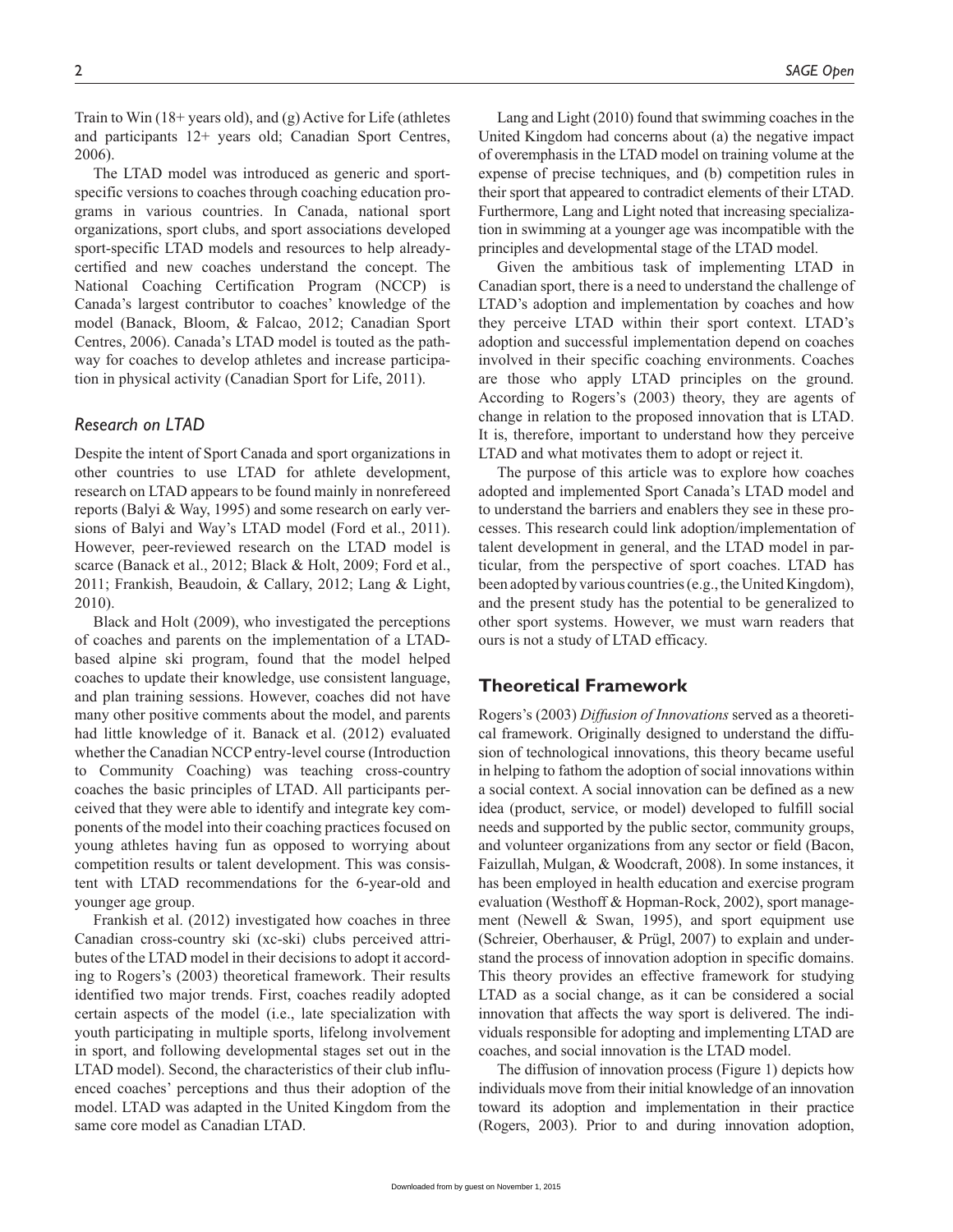

**Figure 1.** Finding's included in Rogers's (2003) innovation-decision process.

*Note*. The original model of Rogers is found in the light colored boxes while our observations are in the colored boxes. + = positive influence; − = negative influence.

individuals are *persuaded* to adopt its positive attributes when they are interested and actively seek information or details about it (Rogers, 2003). The five attributes that influence an individual to adopt or reject an innovation are (a) the *relative advantage* that it has over other innovations; (b) *compatibility* of the innovation with the individual's own values, past experiences, or needs; (c) *complexity* of the innovation, meaning the degree to which it is perceived as easy or difficult to understand; (d) *trialability* of the innovation, meaning the ability of individuals to experiment with the innovation; and (e) *observability* of the innovation, meaning an individuals' ability to observe the effects of the innovation.

Regarding the implementation stage, Rogers (2003) determined that it occurs "when an individual (or other decision-making unit) puts an innovation to use" (p. 179). Rogers explained that implementation involves behavior change related to the innovation. During the implementation stage, the innovation can be *reinvented*, meaning "the degree to which an innovation is changed or modified by a user in the process of its adoption and implementation" (Rogers, 2003, p. 180). Rogers noted that a great deal of reinvention occurred for many innovations, and sometimes only parts of it were adopted or implemented.

## **Method**

### *Case Study*

We took a case study approach. As discussed by Yin (2003), "the case study is used in many situations to contribute to our knowledge of individual, group, organizational, social, political, and related phenomena" (p. 1). Our case study is appropriate because its purpose is to gain deeper understanding of a complex phenomenon: how coaches adopt and implement Sport Canada's LTAD model. We investigated this phenomenon in its real-life context, as experienced by coaches. Each coach provided valuable information individually and collectively, providing insight into the phenomenon studied.

### *Sampling and Recruiting of Participants*

The University of Ottawa and Université du Québec à Trois-Rivières ethics boards approved the project. An information letter was sent by email to 40 national and provincial sport organizations to invite their coaches to fill out a short online questionnaire. The sport organizations either posted the letter on their website or included it in their newsletter. The questionnaire was designed to verify, on a Likert-type scale, how much coaches knew about LTAD, by asking, "How much do you know about Sport Canada's LTAD model?" At the end of the questionnaire, an open-ended question invited coaches to take part in an individual interview and to give us their telephone number and email address if they agreed to participate further.

## *Study Participants*

Two groups of coaches participated in the study: One group was composed of coaches who decided to adopt LTAD (par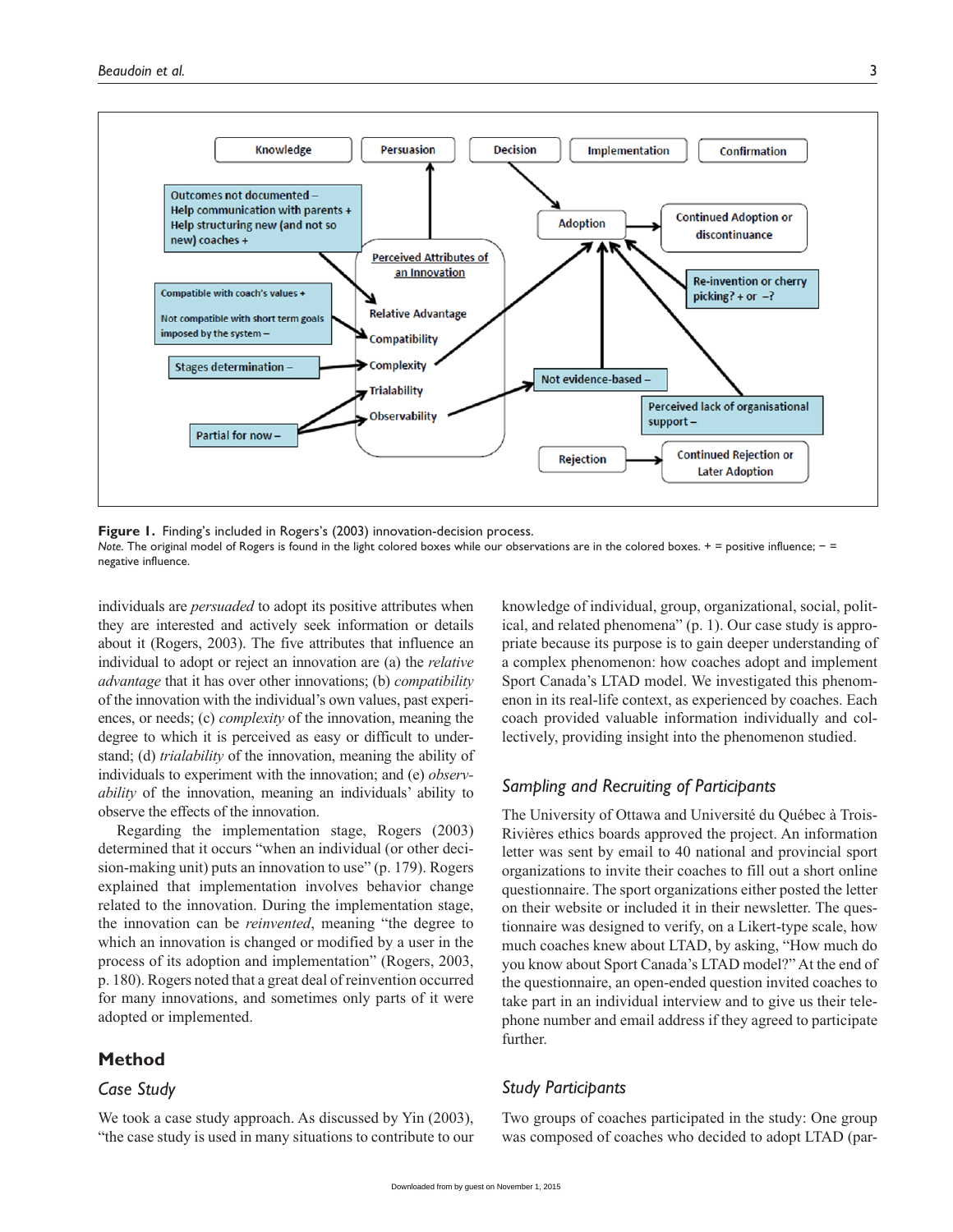tially or totally) and the other group was in the implementation stage (i.e., fourth stage of the decision process).

*Adoption study.* For studying adoption, 112 coaches from the province of Quebec (francophones and anglophones) responded to the survey and, of them, 52 (46%) agreed to participate in personal interviews. We engaged a selection strategy (purposeful sampling) to recruit participants who decided to adopt LTAD with different levels of knowledge, (a) being very familiar with it, (b) had limited knowledge of it, or (c) knew very little about it. A total of 31 coaches were contacted by email or telephone, and 14 (numbered from 1 to 14) agreed to participate in an individual interview.

*Implementation study.* Of the 86 English-speaking coaches from Canada who accepted to answer the questionnaire, 36 volunteered to participate in individual interviews (41.8%). Purposeful sampling (Creswell, 2013) was adopted as a strategy for participant selection for the interview based on three criteria in their questionnaire responses: (a) coaches were actively coaching, (b) those with certification from the NCCP, and (c) they were knowledgeable about the LTAD model. Twenty-four of the 36 coaches who volunteered for the interview qualified by meeting the abovementioned criteria. Ten coaches were randomly chosen and completed the interview component on implementation (numbered from 15 to 24). They were contacted by email or telephone, depending on the information they had given in the survey, and were invited to participate in the interview process.

#### *Instruments*

The qualitative part of the study took a narrative approach to develop an interview guide (Elliott, 2005). Conducted by telephone, the interviews lasted between 45 to 75 min, and were digitally recorded. The researchers developed an interview guide based on Rogers's theoretical framework, including questions regarding whether and how the coaches had either adopted or implemented the LTAD model. The interview guide also included questions about their perceptions of the barriers they had encountered. During the interview, participants were encouraged to recount their experiences in learning about and implementing the LTAD model. Elliott (2005) explained that narrative interviews helped participants to organize a "sequence of events into a whole so that each event can be understood through its relation to that whole" (p. 3).

*Adoption study.* The interview guide included three sections: (a) coach history, in which questions were asked, such as, "Tell me about yourself as an athlete and as a coach," "What is your background in sport?" and "How did you get started?" (b) LTAD model characteristics, as presented in Rogers's theoretical framework, in which questions included, "What are the advantages or disadvantages of the LTAD model?"

sport and athletes?" and (c) perceived barriers or enablers during LTAD adoption in which the question was, "Did you experience any barriers in adopting the LTAD model? If so, please explain." Probing questions were asked to flesh out initial answers.

*Implementation study.* The interview guide for the implementation study was similar to the one used by the adoption study. Sections 1 and 2 were the same as for the adoption study. Section 3 was oriented with questions on implementation such as, "Did you experience any barriers in implementing the LTAD model? If so, please explain"—to gain insights into perceived barriers of LTAD adoption.

#### *Data Analysis*

Each interview was transcribed verbatim and uploaded into the QSR NVivo 9 Qualitative software program. As suggested by Yin (2003), interview content was analyzed. First, a deductive approach (Patton, 2002), focusing broadly on Rogers's theoretical framework, transformed the transcribed interviews into "meaning units" with the following codes: (a) coaches' attributes, including subcodes for their athletic experience, coaching certification, the sport(s) they coached in, their duties as coaches, the level of athletes they coached, and the years of experience they had as coaches; (b) Rogers's innovation-decision process, including subcodes for the stages: knowledge, persuasion, decision, adoption, implementation, and confirmation (Figure 1); and (c) barriers to adoption and implementation of the LTAD model. The coded statements were reviewed independently by a second research team member. The researchers took an inductive approach to further examine the data coded under the implementation stage for undiscovered patterns. Finally, meaning units within the code "Barriers to LTAD model adoption or implementation" were subcoded to examine barriers that pertained directly to LTAD model implementation. These were divided according to two main patterns in LTAD model adoption or implementation, as described above.

*Adoption study.* Seven coded statements presenting differences were appraised, discussed, and reviewed independently by a second research team member. Agreement was reached by consensus, enabling validation of statement interpretation for each category (Yardley, 2008). A total of 194 statements were analyzed, 27 for relative advantage, 39 for compatibility, 25 for complexity, 20 for trialability, 13 for observability, 27 for communication channels, and, finally, 43 for barriers to adoption.

*Implementation study.* Owing to the large number of coded meaning units within Rogers's innovation-decision process (119) and particularly within the subcode for the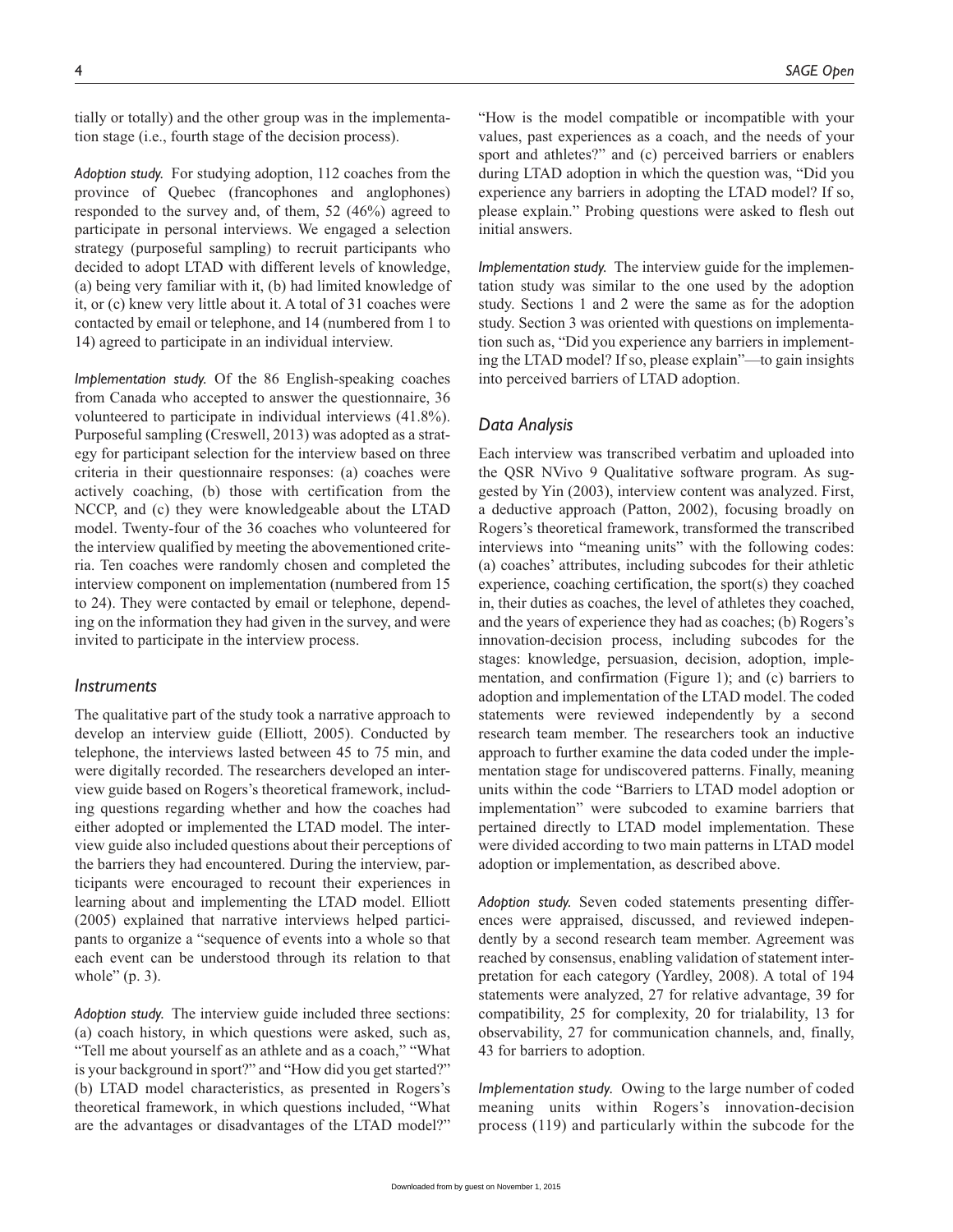|                             | Adoption study                                                                                          | Implementation study                                                                                          |
|-----------------------------|---------------------------------------------------------------------------------------------------------|---------------------------------------------------------------------------------------------------------------|
| Sex                         | 9M. 5F                                                                                                  | 8M, 2F                                                                                                        |
| Age                         | $19-65$ years <sup>a</sup>                                                                              | $38-55$ years <sup>a</sup>                                                                                    |
|                             | $40.6 \pm 15.5^b$                                                                                       | $46.8 \pm 4.9 \text{ years}^b$                                                                                |
| Sports                      | Track and field (2), baseball (2), gymnastics,<br>skating, xc-skiing (2), soccer (3), and triathlon (3) | Soccer (5), xc-skiing (4), rugby (2), artistic gymnastics,<br>trampoline, baseball, ice hockey, and wrestling |
| Coaching experience         | $6-40$ years <sup>a</sup>                                                                               | $3-40$ years <sup>a</sup>                                                                                     |
|                             | 16.1 $\pm$ 8.7 years <sup>b</sup>                                                                       | 18.1 $\pm$ 14.8 years <sup>b</sup>                                                                            |
| Coaching level <sup>c</sup> | Level $1:2$                                                                                             | Level $1:2$                                                                                                   |
|                             | Level $2:2$                                                                                             | Level $2:3$                                                                                                   |
|                             | Level $3:9$                                                                                             | Level $3:4$                                                                                                   |
|                             | Level $4:1$                                                                                             | Level $5:1$                                                                                                   |
| LTAD knowledge              | Low: $3$                                                                                                | Average: 2                                                                                                    |
|                             | Average: 3                                                                                              | Good: 5                                                                                                       |
|                             | Very good: 8                                                                                            | Very good: 3                                                                                                  |

**Table 1.** Characteristics of Research Participants in Adoption and Implementation Studies.

*Note*. M = male; F = female; LTAD = long-term athlete development. <sup>a</sup>Range.

<sup>c</sup>National Coaching Certification Program.

implementation stage (43 meaning units), it became apparent that the majority of coaches were in the process of implementing LTAD. To understand how coaches came to implement the model, meaning units within the persuasion stage code (33) were further examined, and all the data, in a second round of analysis, were further coded according to Rogers's five attributes of innovation—relative advantage, compatibility, complexity, trialability, and observability—generating 113 additional meaning units.

Inductively, it became clear that there were two main patterns in LTAD model implementation: (a) coaches considered information on LTAD in specific stages according to the level of athletes they coached, and (b) they viewed the LTAD model as a global vision, philosophy, or planning tool for the development of athletes across stages.

## **Results**

#### *Adoption Study*

*Participants' characteristics.* A total of 14 coaches (5 female, 9 male) from various regions of Quebec participated in the LTAD adoption study (Table 1). These coaches all participated as athletes in sport competitions at various levels in the past except for Coach 6. Most had experience as coaches in competitive environments, except for one who was involved only at the community level (Coach 5). Thus, all these coaches were engaged from development Stage 3 (Learning to Train) and subsequent stages. Coach 5 was involved at Stages 1 (Active start) and 2 (FUNdamentals).

Among coaches who participated in the LTAD adoption study, eight were very familiar with the model, three considered themselves as being moderately knowledgeable, and

three others knew very little about LTAD. It should be noted that coaches who knew very little about LTAD were mainly involved in sports with early development, such as gymnastics and figure skating, but were in the process of adopting it (Table 1). The third coach in this situation was Coach 5, who worked in baseball at the community level. All coaches had heard about the model through their provincial and/or national federations.

#### *Perceptions of Innovation's Five Attributes*

The majority of coaches had favorable perceptions of LTAD. As discussed by Rogers (2003), positive perception, in most cases, increased the likelihood of adoption of the proposed innovation (LTAD), while negative perception more likely led coaches to reject it. The following section presents interview results on the five key predictors of innovation adoption: relative advantage, compatibility, complexity, trialability, and observability.

*Relative advantage.* The relative advantage is the degree to which an innovation is perceived as being better than the idea it supersedes. The relative benefits of LTAD perceived by coaches were many and varied (27 statements). However, the positive central element that emerged from the perceptions of all coaches (except the two coaches in gymnastics and figure skating) was a long-term vision of athletes, the need to respect and follow their human development, and support the development of their full potential:

In fact, long-term development brings more athletes to their full potential with a common provincial and national vision. (Coach 13)

b *M* ± *SD*.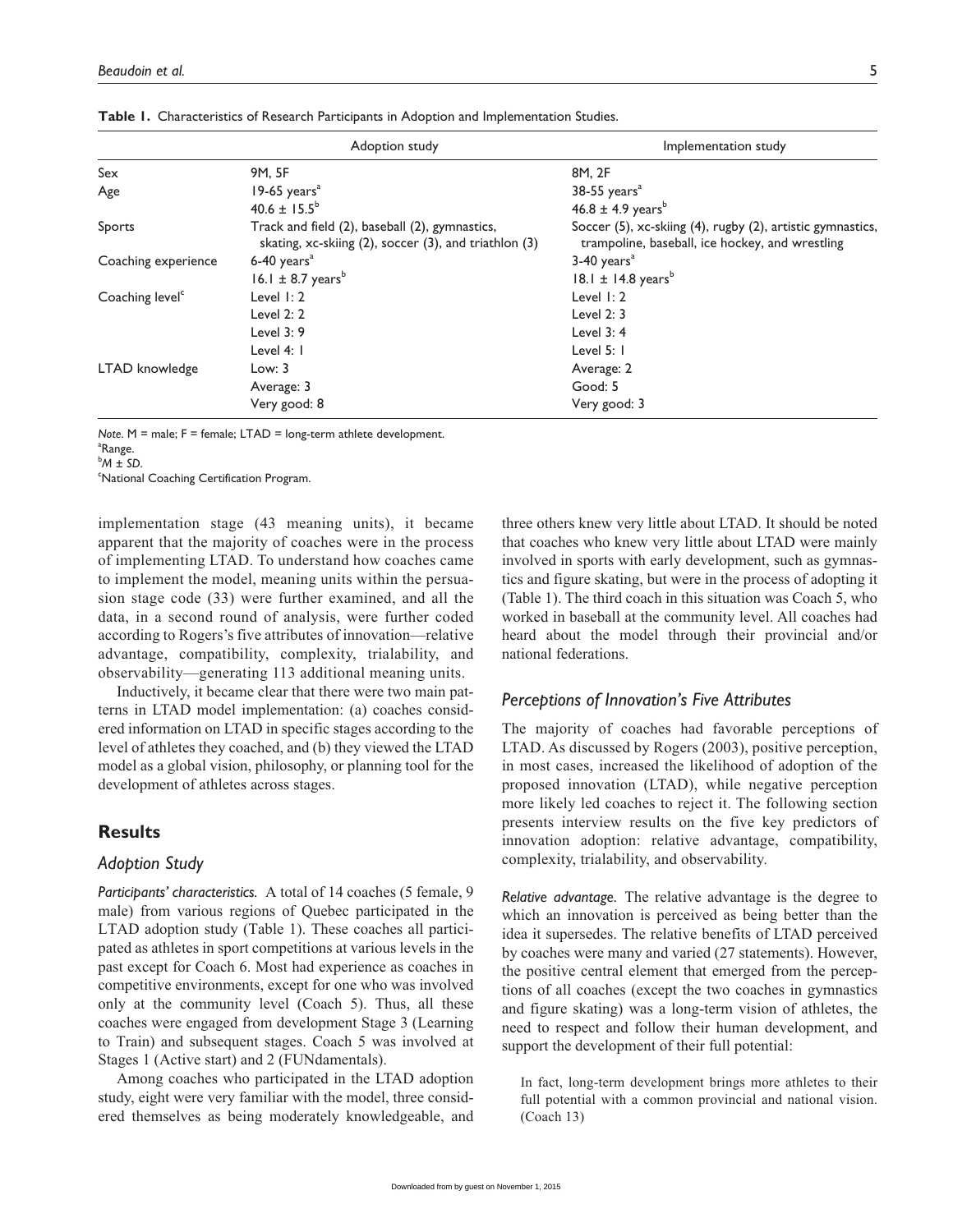These coaches also emphasized that the model provides a framework, a tool with which they could work and get the feeling of going in the right direction:

I think it is important to have structure because it gives us good foundations. We have a model to follow and if we respect it, we know exactly what the goal is, what it is going to give us, technically, tactically, physically. (Coach 14)

*Compatibility.* Compatibility, for its part, is how LTAD can be consistent with the values, past experiences, and needs of coaches. All coaches acknowledged that several components of LTAD were compatible with their values and practice (39 statements). At first, 12 of the 14 coaches recognized that LTAD presented components of training they already applied:

We used this concept since a long time. (Coach 1)

These elements have always been part of my practice. (Coach 9)

Another coach refers to xc-skiing, a late development sport for which the sport's governing body had already adopted the LTAD model at the time of the interview:

Given that we are a "late development" sport, we indirectly followed this model without necessarily knowing it. Thus, the model came as a confirmation for me. (Coach 11)

In a second step, all coaches (except for the two in gymnastics and figure skating) saw that various LTAD components matched their values. They (a) practiced various sports and avoided early specialization, (b) developed basic skills and took pleasure in playing these sports, (c) respected the rhythm of natural growth in children and young athletes, and (d) had a healthy lifestyle and exercised over a lifetime.

Finally, some coaches stressed that LTAD was a new tool that met the needs of coaches who had little experience.

LTAD is a wonderful tool for new coaches coming in, those who are volunteers and do not have much training. Many told me: "Wow! Finally, we have the tools we can apply." (Coach 11)

*Complexity.* Rogers (2003) referred to the notion of complexity by the degree of difficulty in understanding and deploying the proposed innovation (25 statements). If LTAD seems relatively easy to understand at first, to use and integrate it in coaching practice are perceived very differently, *particularly in the early stages of development*, as expressed by one coach:

Yes, you can share in the vision, but they are significant changes not obvious in practice. The biggest change is much more with coaches involved with young athletes and yet it is those (coaches) who are the least equipped. (Coach 9)

In addition, some coaches emphasized that LTAD had not addressed their difficulty in planning their athletes' training and had not helped to ascertain the development stage of young athletes:

Planning: That's the challenge. Anyone can understand LTAD, but they will say, "How can I do that?" It gets tricky when observing movement and estimating maturity, to establish what kind of activity can be suitable and to work with young people in different developmental stages. (Coach 9)

It is these remarks that drive most coaches to discuss the great need for additional training to ascertain the developmental stages of their athletes, without which it may be very difficult to integrate LTAD in practice.

*Trialability.* Trialability is an important feature in the decision to adopt or reject innovation because, here, it is possible to see if coaches are able to explore certain components of the proposed innovation (Rogers, 2003). Thus, if coaches could experience some components of the model and get satisfaction from it, they will be more likely to adopt it. The majority of coaches (8/10) had already experienced some parts of LTAD, which brought various adjustments to their practice at the time of the interview (20 statements). This was the case with one female soccer coach:

I think that as a coach I did not respect the stages. I realize that it is important to make adaptations according to age group. Although I personally like to make my training sessions competitive, I believe that with 6-7-year-old kids, it may not necessarily be good to bring competition to training sessions. So, after reviewing the model, I adapted my training sessions. (Coach 14)

However, the reality of certain sports in a competitive system can create multiple barriers. This is the case with triathlon coaching but more specifically its swimming component:

In swimming, it is not possible because the short-term results are extremely important when hiring coaches, ensuring the continuity of their career and providing feedback from club administrators or parents. The way this is actually done makes it very difficult to apply LTAD because of the expectation of shortterm results. (Coach 7)

*Observability.* As defined by Rogers (2003), observability is the last feature to target if the results of innovation are visible to others in the community where it is released. In this respect, although the majority of coaches believed that the benefits of LTAD would be observed only in 10 or 15 years, they still expressed strong conviction of a positive impact:

I see that young people have the desire to continue playing sports. When I say "playing sport," I am sure that some young athletes at any given time will say that they have discovered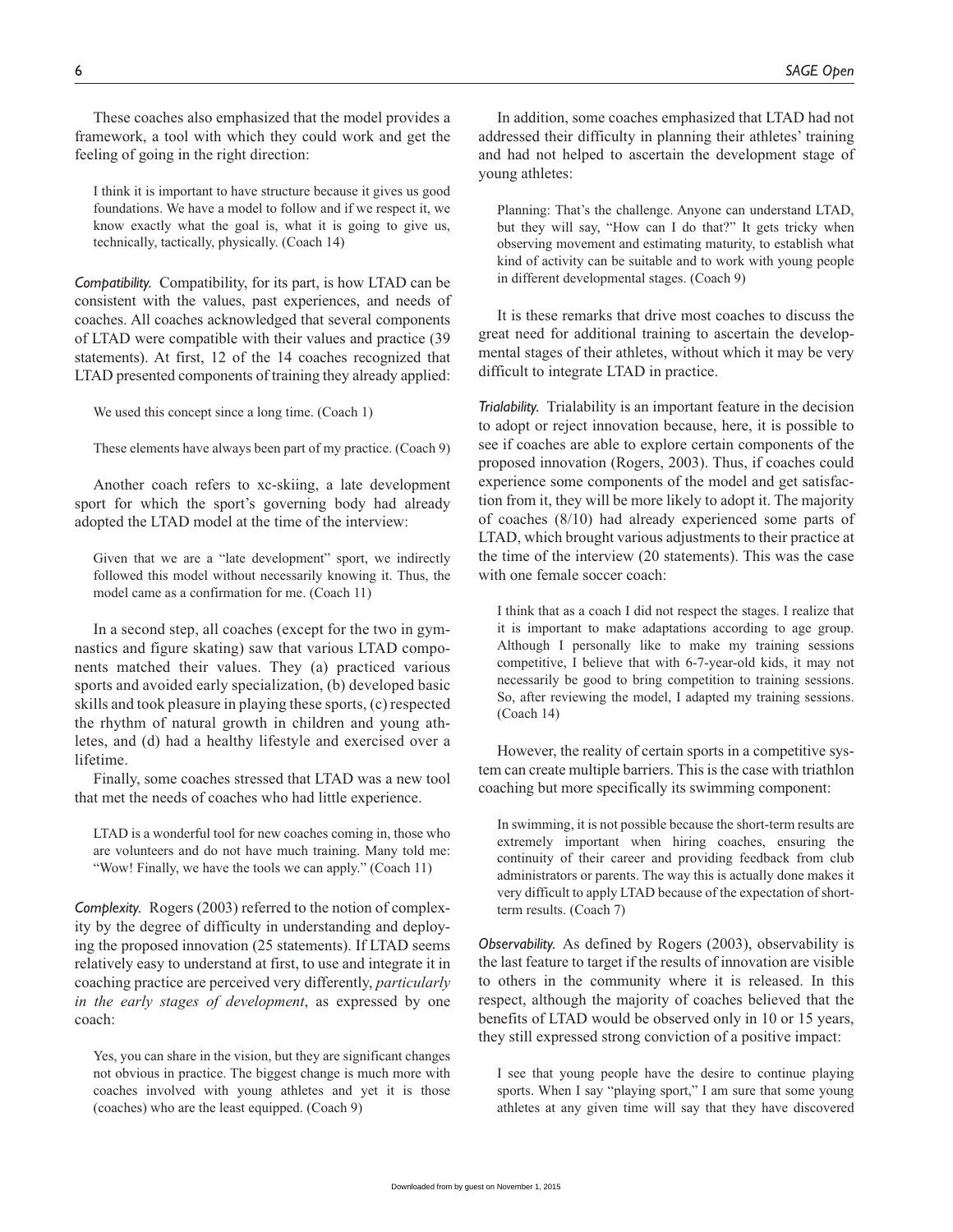|  |  |  |  | Table 2. Decision-Making Process for LTAD Adoption by Coaches. |
|--|--|--|--|----------------------------------------------------------------|
|--|--|--|--|----------------------------------------------------------------|

| Barriers to adoption                                                                            | Decision process                          | Factors favoring adoption                                              |
|-------------------------------------------------------------------------------------------------|-------------------------------------------|------------------------------------------------------------------------|
| Lack of LTAD knowledge and education                                                            | Knowledge                                 | Knowing is necessary                                                   |
| Importance of continuing to discuss it                                                          |                                           | Prior training is favorable                                            |
|                                                                                                 |                                           | Perception of low complexity and of being<br>easily accessible         |
| Sports culture and organizational structure<br>of some sports                                   | Persuasion                                | Respect and pleasure for youth                                         |
| Coaches and parents who want to win at<br>all costs                                             | Advantages and compatibility              | Long-term vision                                                       |
| Goes against long-term vision                                                                   |                                           | Helps to take a fresh look                                             |
|                                                                                                 |                                           | Validation that what they do is appropriate                            |
|                                                                                                 |                                           | Gives structural and planning assistance                               |
|                                                                                                 |                                           | Common language and vision                                             |
| Need for education of new coaches and<br>parents                                                | Decision                                  | 12/14 already tried it and had a positive<br>experience                |
| Need to better understand the general<br>principles of LTAD, associated science<br>and coaching | Trialability and observability (expected) | Saw a positive impact on youth and their<br>participation in sport     |
|                                                                                                 |                                           | Saw a positive impact on the development<br>of coaches and their sport |
| LTAD integration in daily practice                                                              | Implementation                            | Logical and easy to understand if prior<br>education received          |
| Need for additional education and tools                                                         | Complexity                                |                                                                        |
| Raises several questions                                                                        |                                           |                                                                        |
| Emphasis on results and competition works<br>against LTAD                                       |                                           |                                                                        |

*Note*. LTAD = long-term athlete development.

another sport. In the long run, it will help our young people who want to pursue sports. (Coach 1)

Another coach spoke of benefits on the physical side that he saw in some athletes:

When you take the time to do things differently, there are always long-term benefits in the end. For example, for agility in basketball, I see great improvements in athletes who are less coordinated, particularly due to growth spurts. (Coach 13)

Another outcome perceived by a xc-ski coach was performance upgrade in their discipline:

I think that our sport has become better in the last five or six years. It will perhaps take another 10 years to see the benefits of this model. Their development is probably achieved by keeping them longer in the sport. (Coach 11)

#### *Adoption Process by Coaches*

Analyzing coaches' perceptions of LTAD characteristics as an innovation theory can help to identifying enablers and barriers that influence coaches' decisions to adopt or implement LTAD (Rogers, 2003). Table 2 provides a synthesis of coaches' decision process described in the previous section.

First, knowledge of the model and the role of coaches' training are essential for a critical look at proposed innovations and their adoption (Table 2). Two coaches (in gymnastics and figure skating) knew very little about LTAD from the start and were at the beginning of adoption (Table 3). Thus, knowing LTAD's benefits and compatibility could have persuaded them that it could be positive for them and their athletes.

Many factors influenced the adoption process in coaches (Table 2). Coaches in track and field (Coaches 1 and 3) and xc-ski (Coaches 6 and 11) seem to have adopted LTAD for the following reasons: (a) long-term vision for athletes already present in their sport, (b) validation of what they were doing right, and (c) the organizational structure of their sport. For the adoption process, being able to try some of LTAD's components and living positive experiences have enabled the majority of coaches (two in track and field, two in xc-skiing, three in soccer, two in baseball, and one in basketball) to perceive positive impacts of the LTAD model.

Although they were in agreement with the principles and long-term approach with LTAD, in practice, many barriers hindered its full adoption. Also, two triathlon coaches (Coaches 4 and 7) encountered several barriers linked to the culture and organizational structure of their sport, which led us to believe that LTAD adoption was very difficult for them.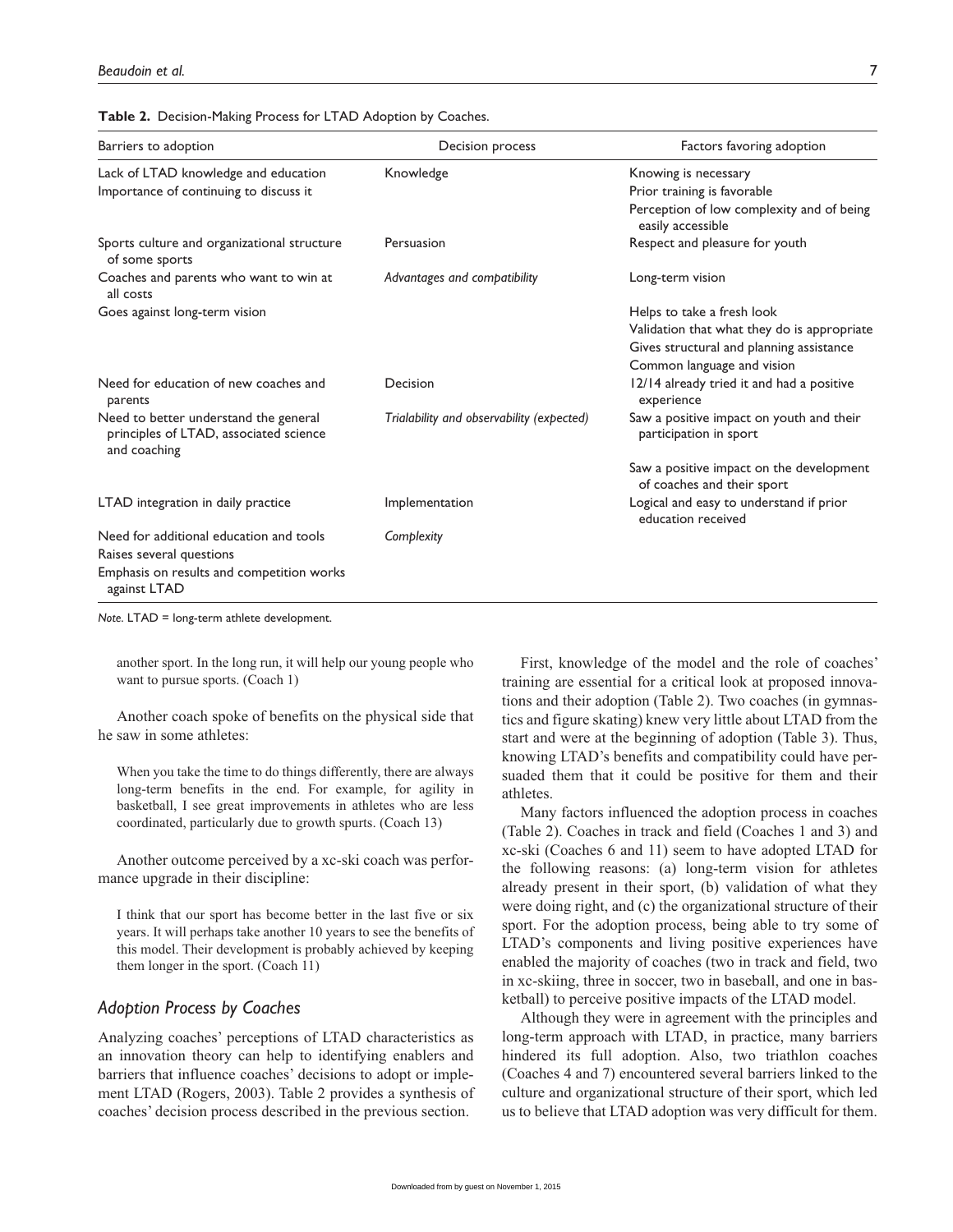| Sport                                        | LTAD knowledge        | Communication channels                                         | Tools (direct and/or indirect)                                                                  |
|----------------------------------------------|-----------------------|----------------------------------------------------------------|-------------------------------------------------------------------------------------------------|
| Track and field (Coaches 1, 3) Very good     |                       | Provincial sport federation                                    | Direct: Newsletters and<br>communiqués                                                          |
| Baseball (Coaches 5, 9, 13)                  | 2 Very good           | <b>Baseball Ouebec and Canada</b>                              | Indirect: Participation in<br>conferences                                                       |
|                                              | I Low                 |                                                                | Addressing questions to persons<br>involved in writing LTAD, surfing<br>and consulting websites |
| Gymnastics (Coach 2)                         | Low                   | Provincial sport federation                                    | Indirect: Surfing and consulting<br>websites                                                    |
| Figure skating (Coach 12)                    | Low                   | Provincial sport federation and<br>national sport organization | Direct: Documents and<br>memoranda                                                              |
| Cross-country skiing<br>(Coaches $6,^a$    ) | Very good and average | Ski de fond Québec and Cross-Country<br>Canada                 | Direct: Documents, meetings, or<br>workshops                                                    |
| Soccer (Coaches 8, 10, 14)                   | 2 Average             | Provincial sport federation and<br>national sport organization | <b>Direct: Documents</b>                                                                        |
|                                              | I Very good           |                                                                | Indirect: Addressing questions<br>to persons involved in writing<br><b>LTAD</b>                 |
|                                              |                       |                                                                | Surfing and consulting websites                                                                 |
| Triathlon (Coaches 4, 6, <sup>a</sup> 7)     | 2 Very good           | Triathlon Québec and Swimming<br>Canada                        | Direct: Newsletters and<br>communiqués, meetings or<br>workshops                                |
|                                              | I Average             |                                                                | Indirect: Addressing questions<br>to persons involved in writing<br><b>LTAD</b>                 |

**Table 3.** Knowledge of LTAD and Communication Channels According to Sport Type.

*Note*. LTAD = long-term athlete development.

<sup>a</sup> Coach 6 was involved in 2 sports: xc-skiing and triathlon.

Finally, LTAD's perceived complexity inhibited its implementation in the daily practice of these coaches (Table 2). Therefore, barriers perceived by coaches may counterbalance their decisions and hinder the possibility of full LTAD implementation in their practice.

#### *Implementation Study*

Ten coaches (2 female, 8 male) were interviewed to gain an understanding of their decision and process to adopt or reject the LTAD model (Table 1). Four of the 10 coaches interviewed were coaching in more than one sport. Finally, 8 coaches noted that they knew the LTAD model either very well or quite well. Two of them said they were somewhat knowledgeable.

*Persuasion.* Coaches were persuaded (33 meaning units) to adopt the LTAD model according to attributes described in Rogers's framework. All 10 coaches interviewed described how they were persuaded to take up the LTAD model because of its compatibility (37 meaning units) with their values, its relative advantage (28 meaning units) over other models, its trialability (13 meaning units), and its observability (14 meaning units).

Coaches involved in our study were persuaded to use the LTAD model because they all believed that it was compatible with their personal values. The following quotes show how

coaches found the model to be compatible with their own coaching values and approach. Coach 7 stated that "The LTAD makes a lot of intuitive sense when you understand the rationale behind it," while Coach 17 pointed out that "I became aware of LTAD early in my soccer coaching career. It resonated with me and made a lot of sense." For these reasons, coaches said they were easily persuaded to implement the model.

The following quotes indicate how coaches found the LTAD model to be relatively advantageous (28 meaning units) compared with previous approaches in coaching:

I think LTAD gives us some structure, especially at the lower levels. The pathway is now clearer for everybody. (Coach 24)

Coach 22 asserted how division of athletes' development into defined stages helped them to speak a common language with other stakeholders:

The best part for me starting out (with LTAD) was actually categorizing athletes, not just by age, but by "Learning to Train," "Training to Compete," and that kind of thing . . . Once everybody speaks the same language, then it's easier to turn it around and make it work.

These advantages helped persuade coaches to implement the model. Coaches also noted that the model influenced club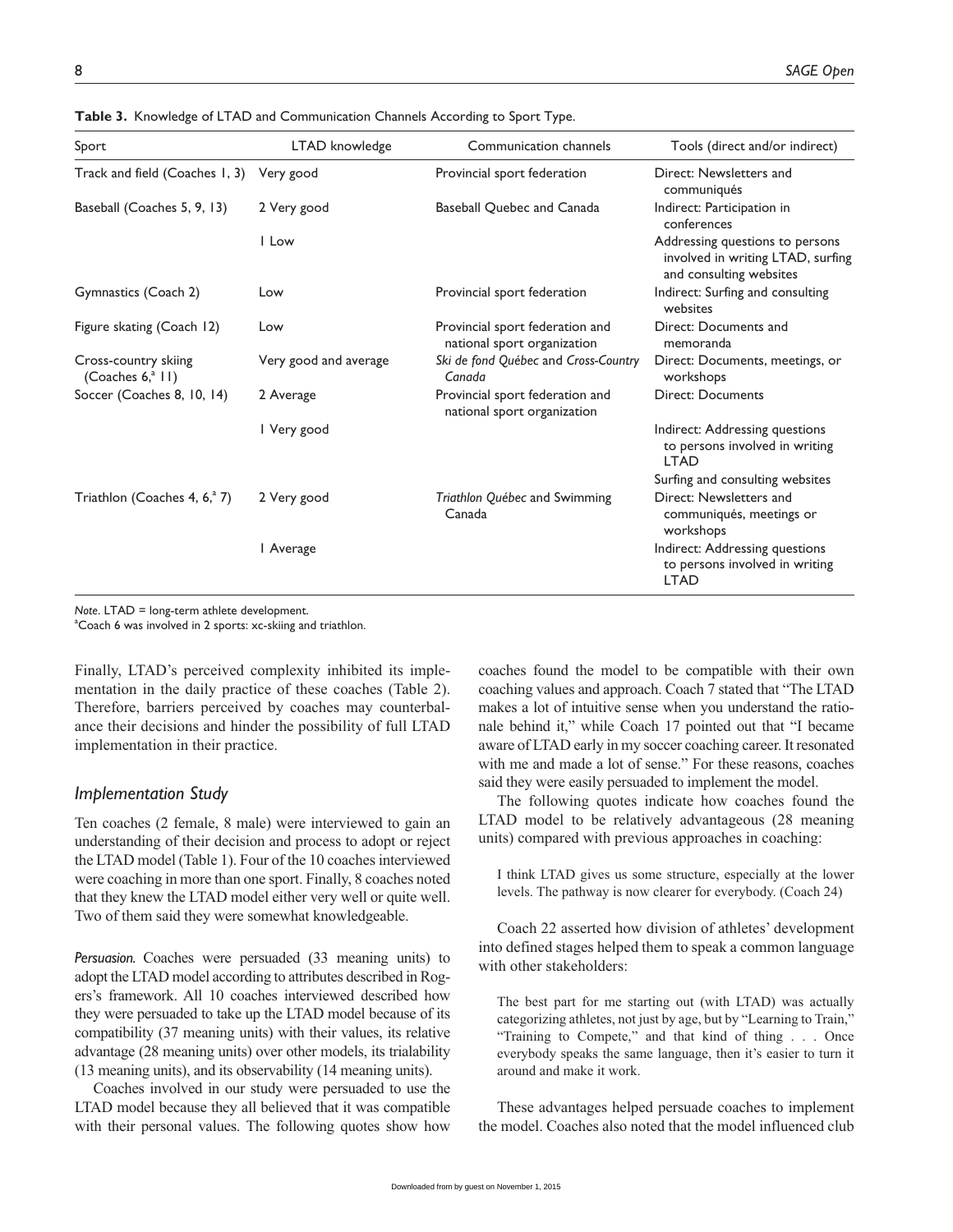structure (14 meaning units). This, in turn, persuaded them to implement LTAD because they could see the layout of the model and how it fit with the level they were coaching:

The ski club presented to parents' meetings in the fall and aligned the programs with appropriate LTAD nomenclature . . . "Training to Train," "Learning to Train," etc. I think just designating groups by these names brings focus and has some impact . . . getting some people to think about LTAD. (Coach 15)

Finally, the coaches noted that they could try out the model (13 meaning units), which led to their LTAD adherence. Some of the persuasion needed to adopt a new innovation includes its *trialability*. As one coach explained, the coaches at his club were able to learn about LTAD, begin to understand, and then implement its principles.

It's not like the club changed everything it did overnight and set up a system that was completely LTAD-based. Slowly, as people have come to know more about it, the way things have been done has changed a bit in accordance with that. (Coach 21)

One coach simply stated that LTAD was already being implemented by the other coaches in his club, and so when he started coaching, it was a natural inclusion into his approach.

LTAD was part of the training. I was first introduced to it through my ski club three years ago. When I started coaching, it (LTAD) was already in the club atmosphere. (Coach 18)

As the coaches were already persuaded to adopt the LTAD model, they started to implement it in various ways while coaching their athletes.

*Implementation of the LTAD model by coaches.* Two patterns appeared to dominate the coaches' ways of implementing LTAD (43 meaning units). First, all 10 coaches interviewed seemed to acquire information from specific stages (including relevant principles) of the LTAD model, which, although allowing them to use the model in a way that aided their own coaching approaches, also led to a host of barriers that they perceived with its implementation (40 meaning units). Second, 7 of these 10 coaches understood the LTAD model as a global vision of how athletes should develop in sport and they implemented it as a planning tool. With this approach, there appeared to be fewer barriers to LTAD model implementation (15 meaning units). However, such an approach can only be taken when coaches have sufficient understanding of the whole model.

*Implementation according to the development stages.* All 10 coaches interviewed seemed more specifically interested in stages of development in the LTAD model that pertained to the level of athletes they coached, and they were also interested in specific principles in these stages.

One coach discussed how he learned from the model, specifically with athletes in the fundamental stage of development (6- to 8-year-old females, 6- to 9-year-old males), to play games with children and to develop their physical literacy, as the LTAD model endorses within this stage of development:

Now I use the idea that LTAD makes it fun for kids, and finding what is fun gains their interest, and helps them learn fundamental skills and game intelligence. (Coach 17)

This coach determined that athletes became more engaged once he implemented his game approach according to the LTAD model in the FUNdamental stage (6-year-old and younger).

Another coach, of boys in the "Learn to Train" stage (8- to 11-year-old females, 9- to 12-year-old males) focused on LTAD's trainability factor to understand when and how to train his athletes' skills and physical abilities.

With our 10-year-old boys' soccer team last year, we didn't spend time specifically trying to develop their aerobic system because teaching them that is a waste of time. We spent time focusing on the things that they were more receptive to learn and focus on. You need to have a long-term mentality, and it's a long-term program. Winning isn't and shouldn't be the focus in the short-term. (Coach 21)

A coach in the "Train to Train" stage explained how he used the factor of developmental age to determine when to begin strength training with his athletes based on their growth and maturation.

Our strength training begins at under 14 year old (U14), but it leans more towards resistance exercises, with weighted balls, coordination movements and simple plyometric exercises. With females, we're able to incorporate resistance work earlier than with boys because of maturation, as the LTAD model explains. (Coach 16)

On the contrary, a gymnastics coach ascertained that the number of hours prescribed by the LTAD model as part of the 10-year rule factor was difficult to follow for her more competitive young athletes. She chose when to implement this factor and when not to do so.

Provincial gymnastics coaches were all in a bit of a panic with LTAD because we're an early immersion sport. LTAD recommend eight weekly hours for the nine-year-olds, but we do 12 to 18 hours . . . So when parents ask if their child can train more hours, if he or she is able to handle more, I say "do it." But if they're unable to handle more training, I quote the LTAD and say, "According to this document, and all the work that's gone into it, we support the fact that athletes should be involved in other things." (Coach 23)

What is interesting is that this coach specifically picked up on one factor within the model and chose when to use it or not.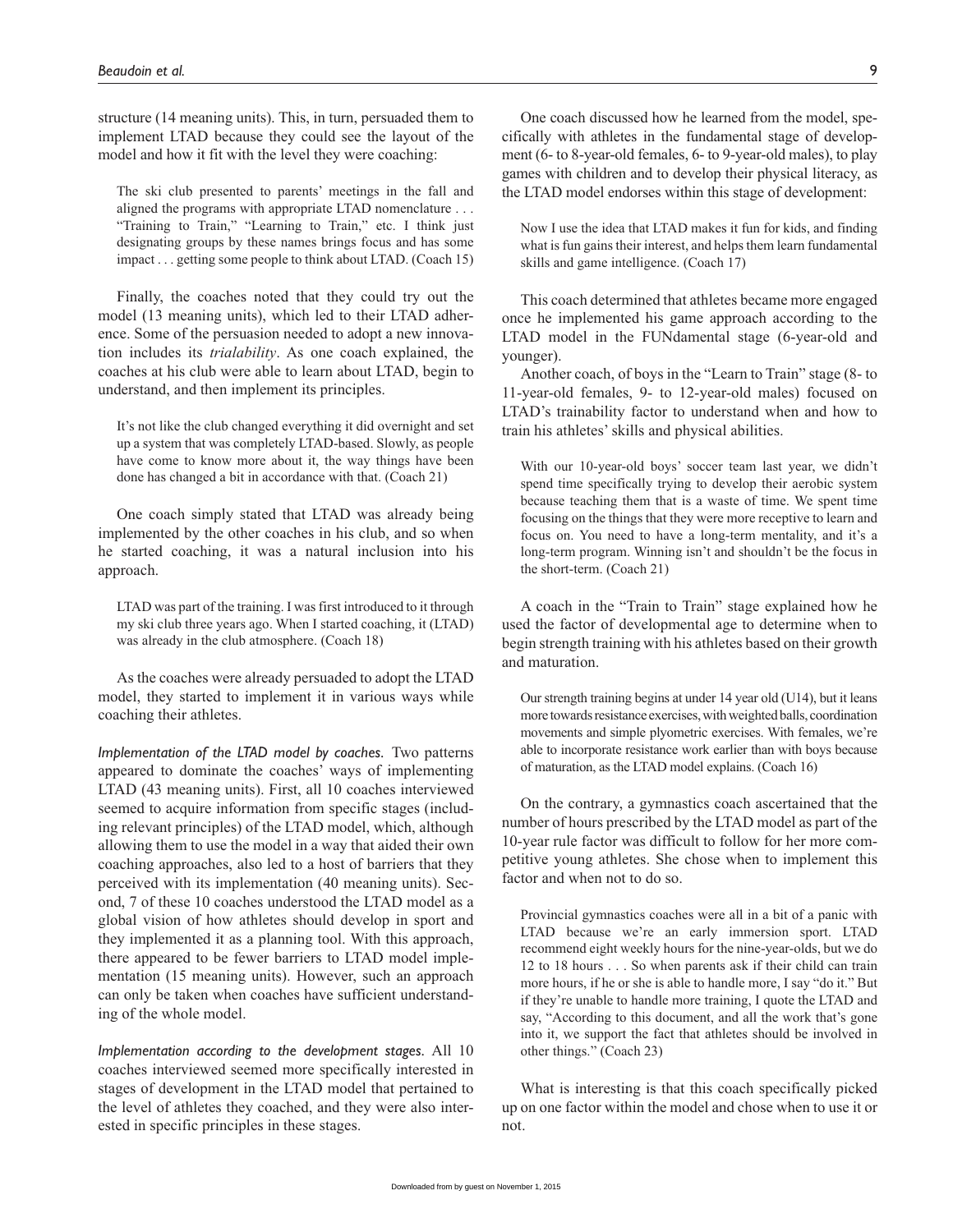## *Barriers to Adoption and Implementation*

*Barriers to adoption.* Barriers to adoption are presented along the decision process. In our study, four main barriers to adoption stood out with the majority of coaches: (a) lack of LTAD knowledge and training; (b) shortage of competent coaches, including parents; (c) inadequate sports culture and organizational structures; and (d) emphasis placed on results, that is to say, the performance of athletes or sports teams.

The majority of coaches underlined how lack of LTAD knowledge and training slowed adoption of the new model. A figure skating coach mentioned that not knowing enough about the model hindered its exploitation:

For me, not knowing the model enough is a real barrier. I miss a lot of information, especially how to adapt it to my discipline . . . I think if I had all this information, I would apply LTAD. (Coach 12)

More than half of coaches underlined that preparing coaches was important as it could contribute to LTAD adoption and implementation.

We need to make coaching education mandatory for all coaches starting in that role and everything should commence from the beginning with the model. Do not forget that for children who start at 7-8 years, the parents who coach them usually know nothing about the sport—as they do it out of kindness . . . . (Coach 10)

Some coaches feel that a paradox exists in the current sports culture. The model represents a long-term approach to meet the growth and development of young athletes, whereas organizational sport structures encourage them to engage early in competition and often leads to their overspecialization.

I gave a presentation on the long-term development of athletes at the soccer federation and they laughed at me. They said: "We cannot do that!" I replied that there should not be elite-class competitive soccer before the age of 12 years for girls and 14 years for boys . . . and they told me that it would never change! (Coach 7)

Some coaches underscored that the emphasis on results, in terms of performance of young athletes or teams, is a big barrier to LTAD adoption and implementation. So how is it possible to reconcile an approach based on the long-term development of young athletes with the attraction of short-term results? This is how a triathlon coach explained the situation:

Look at the structure of swimming here. Even if coaches are fairly high level and are aware of the need for youth development, the major issue is that recognition comes with performance, it becomes a vicious circle. What counts are our short-term results. (Coach 4)

Such situations inevitably lead coaches to run aground in insufficient financial resources, and they are dependent on

the performance of their athletes. As explained by the same triathlon coach,

People always focus on financial issues, searching for sponsors. This is only short-term and far removed from concerns about the quality of interventions in our youth and their long-term development . . . . (Coach 4)

In addition, as pointed out by this coach, such a sport culture often pushes coaches and athletes to look for shortcuts, recipes, or interventions to attain high-level but short-term performance:

Basically, when we coach, it is normal to want to win a season, and it is very easy to focus on that rather than think about youth development. So we sometimes skip the teaching of certain skills to focus more on specific things that will help to win. (Coach 13)

*Barriers to implementation.* Coaches noted that there were specific barriers as a result of implementing LTAD. The barriers included lack of information on some stages of development in the LTAD model (11 meaning units), a lack of understanding of the other stages of development within the model (14 meaning units), and, perhaps most notably, coaches had trouble assessing the developmental stage of their athletes and following recommendations within the LTAD model (15 meaning units).

One coach noted that there were no technical and tactical drills that gave coaches the tools to implement the LTAD model's recommendations. Acknowledging that LTAD is a model that addresses the many stages of athlete development, two coaches noted that they only really understood the LTAD model within the age category that they coached. Therefore, a barrier for them in implementing the LTAD model was that they did not understand the model fully. Coach 24 said,

I've gone over it (LTAD). I'm not going to say I fully understand it. The youngest I've ever taught is 16- and 17-year-old athletes. I've never taught anybody under that. So for me to use the LTAD with younger stages would be a barrier to me.

Another coach explained that the determination of developmental age, measuring the growth and development of individual athletes to develop skills at proper times, is hard to implement in team sports where chronological age serves to place athletes on teams.

Sometimes stages are hard to differentiate—you tend to treat all 12-year-olds the same. I'm not sure how you don't when it's a team sport . . . you've got all kinds of 12-year-olds, some who are small and others who look like men—especially around puberty. (Coach 19)

Indeed, six coaches found it hard to implement LTAD model directions explicitly for certain stages of development. As Coach 15 explained,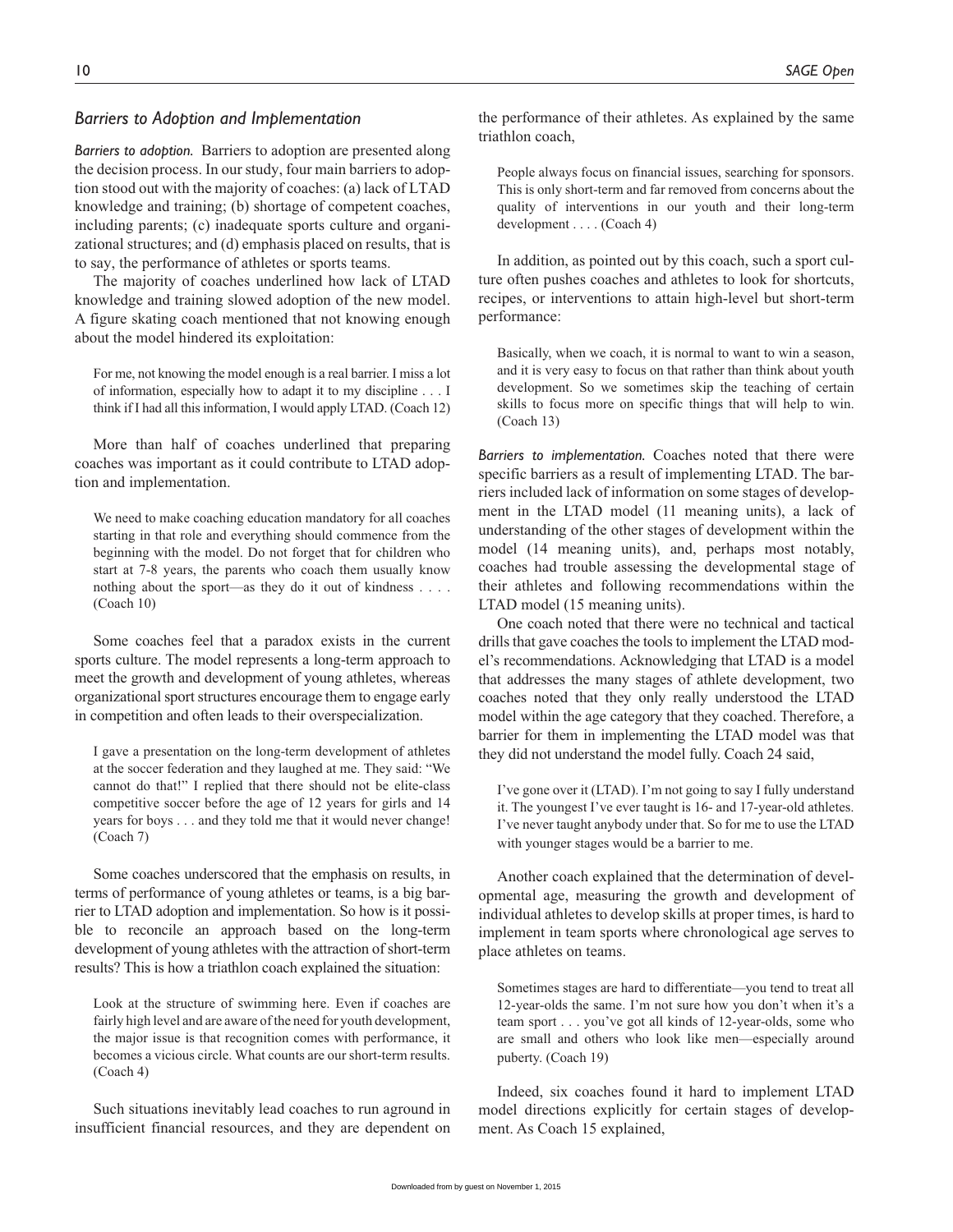The whole concept around puberty in terms of athletes' development and monitoring their growth, to look for peak height velocity and all those fancy terms . . . I don't see 97% of coaches out there involved in measuring their athletes' height differences on a monthly basis. I'm not sure many coaches out there have the time or motivation to do so.

The same coach determined that the LTAD model could be perceived as a barrier to athlete development if coaches fixated on specific recommendations. Instead, he suggested that LTAD was best considered as a guideline:

Some people accept precise details of LTAD as gospel . . . if Johnny didn't complete 359 hours of aerobic conditioning by the age of 13 years and 3 months, he's out of luck, and he's never going to make it as a skier. (Coach 15)

## *Implementation as a Global Vision for Athlete Development Over Time*

Seven coaches considered the LTAD model to be a guide or a plan with a global vision for athlete development. These seven coaches noted that LTAD was a vision for coaching individuals across their life span. This was useful as it provided a framework for the coaches' lesson plans:

I used it (LTAD) as baseline, kind of like a course curriculum. I developed an outline and then wrote down my objectives. (Coach 20)

Here's the rough outline . . . there's a certain skill set or physical ability that this age group player should have. (Coach 19)

Coaches also cited the LTAD model when explaining their plan to athletes and parents. It enabled them to have a tool with which to explain their coaching approach.

What I like to explain to the parents and athletes are the keys stages. Following the LTAD, I'm developing all core skills for movement and sport in younger children. At 12 to 14 years, we can introduce competition or preparation for events. (Coach 18)

More specifically, one coach talked about how explaining the LTAD model to parents helped them relax in regard to their child's sport development.

I spend time speaking to parents about goals, expectations, and processes (according to LTAD), and I find them much more relaxed when they understand that kids develop at different rates . . . . (Coach 17)

*Barriers to implementation as a global vision.* Seven coaches discussed barriers that prevented them from fully implementing LTAD (15 meaning units). These included lack of support and evidence-based research of the LTAD model, its complexity, and the difficulty in ensuring that all individuals working with athletes (coaches, parents, and support staff) adhered to LTAD recommendations.

In general, coaches felt that there was no support to help them learn about the LTAD model. Some coaches noted that the coach education courses where they learned the LTAD model were too time-consuming and that they could not take the many courses required to fully understand the model. Others who had received their certification from the old NCCP system (Levels 1-5) noted that they were not required to recertify and so they never had the opportunity to learn the LTAD model. Still others noted that even after learning about the LTAD model, they were unsure whether it would really improve athlete development over the course of their entire athletic careers. As one coach said,

If you take a group of nine-year-olds and you do lots of speed training with them, and you take another group of nine-year-olds and you don't do any speed training, then when they are 19 years old, is one group significantly better off than the other group as a result of what they did? I don't believe that sort of research has been done so . . . are we really sure that the LTAD is right? (Coach 15)

To this coach, the lack of evidence-based research regarding the model was a barrier because it led him to question whether or not to implement it.

Probably the greatest barrier to implementing LTAD as a global vision for developing athletes is its sheer complexity. One coach called the LTAD model "a bit daunting" (Coach 21). This coach noted that understanding how athletes develop over the course of their childhood and adolescence is a huge undertaking.

If you gave me a piece of paper and asked me to draw the graph, to get all windows (of trainability) in the right places, I couldn't do it. I read those documents a bunch of times but I would still fail the exam, so to speak. (Coach 21)

Indeed, not only is complexity a barrier for coaches, but coaches must also properly describe the model to parents to get them on board. The coaches noted that parents play an important role in ensuring that coaches implement the LTAD model and that athletes are following their advice:

The LTAD is a bit of an overhaul of information because your athletes don't necessarily get the information directly. You would have to go through the parents. (Coach 20)

Coaches felt that it was difficult to properly implement the LTAD model without educating parents about the deemphasis on winning and competition at younger ages. An ice hockey coach explained,

Each year is an education process for parents, learning training to game ratios, rest and taking a long-term approach. I find that it's always a challenge. (Coach 17)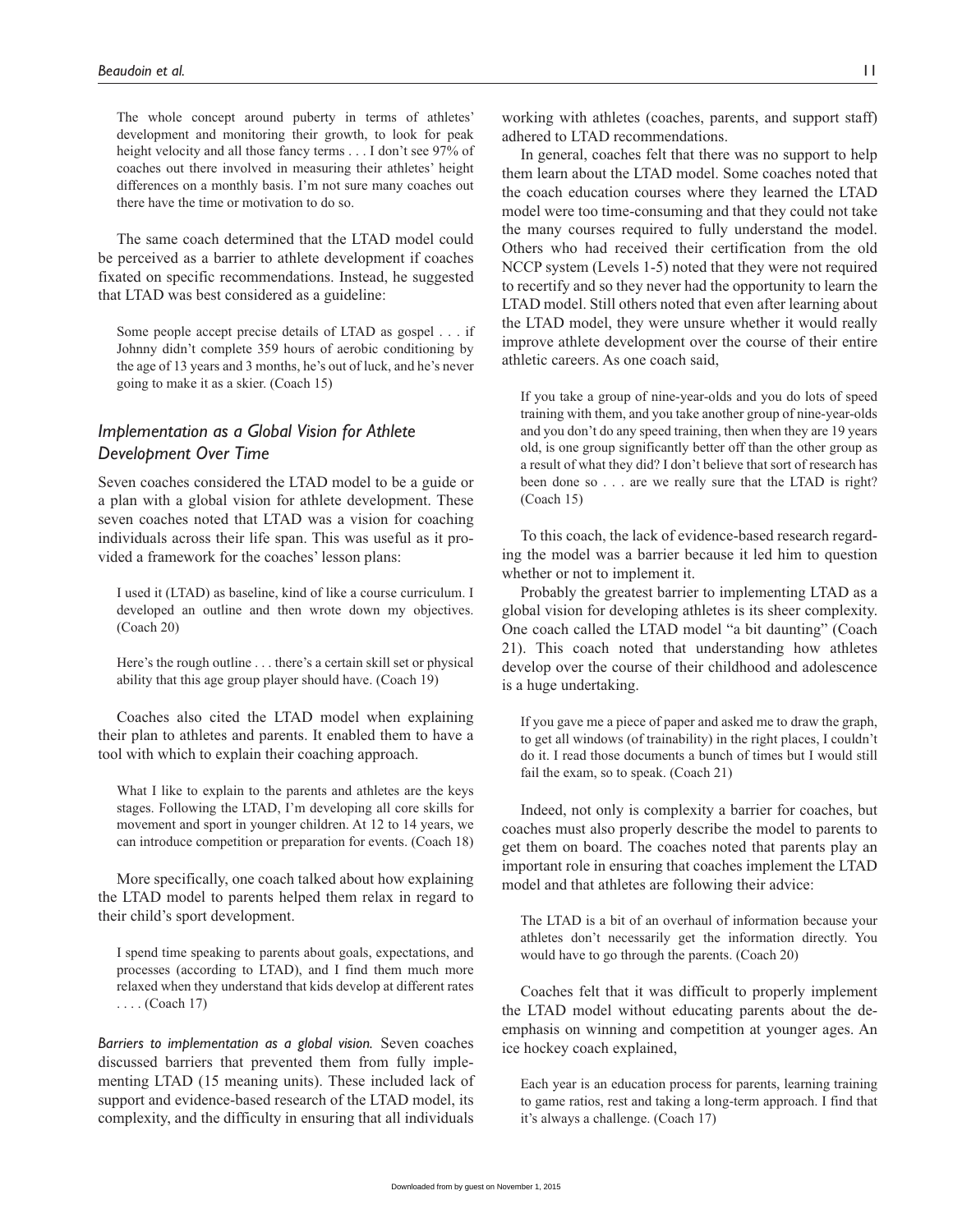A barrier to implementing the LTAD model as a global vision was getting everybody committed to the LTAD model. In other words, if everyone working with athletes throughout their development was not on board with the model, then athletes would not have the continuity needed to ensure success. One coach suggested that head coaches organize their coaching staff to understand and implement the LTAD model to ensure athletic success:

If you leave LTAD implementation up to individuals, you're going to get a fair bit of variability and that doesn't lend itself well to the kids who might move from coach to coach and not get consistency. (Coach 21)

Taking a long-term global view of the LTAD model, coaches, parents, support staff, and athletes have to be aware of and understand it—to have the same vision for implementation.

#### **Discussion**

The purpose of this article was to explore how Canadian coaches adopted or implemented Sport Canada's LTAD model and to understand the barriers they perceived in adopting and implementing it. Rogers's (2003) theoretical framework served to understand the decision-making process of coaches and to analyze their perception of the model's characteristics influencing their decision to adopt or reject this social innovation or the process of implementation once it was adopted.

## *The Five Attributes of Innovation and LTAD Adoption and Implementation*

The five attributes of an innovation, as stated in Rogers's (2003) theoretical model (relative advantage, compatibility, complexity, trialability, and observability), provide a conceptual framework for understanding what may have limited or helped LTAD adoption and implementation by coaches.

*Knowledge of the model.* Knowledge is the first determinant of innovation adoption. More than half of participants in the adoption part of the study reported very good knowledge of LTAD, and all coaches had already acquired some LTAD facts before it was introduced by Sport Canada. Communication channels for information on LTAD are available to coaches through sports (national or provincial) federations. Information is transmitted in several ways, but in most cases during coaching seminars. This could be due to the fact that coaches who responded to the invitation to participate in the study were experienced, and most of them had a relatively high level of training before LTAD's arrival. Therefore, they did not attend recent coaching seminars for new certification (Table 3). However, coaches with lower level LTAD knowledge also had lower level coaching certification. Indeed, the three coaches who reported having little knowledge of LTAD

were at Levels 1 ( $n = 2$ ) or 2 ( $n = 1$ ), and their experience as coaches was, respectively, 6, 11, and 12 years. However, they recognized that the model's merits resided in the development of knowledge cohesiveness as a whole. Many coaches observed that sport in Canada was still driven by many parent volunteers who had little or no knowledge of their sport. It is one of the tenets of LTAD that better coaches of younger athletes would help to develop all the basic skills proposed in LTAD (Balyi, Way, & Higgs, 2013). Therefore, it is a challenge to better prepare coaches, even those involved with younger athletes.

Coaches at the level of implementing LTAD and who perceived that they had better knowledge of the LTAD model exploited it not only for information pertaining to their athletes' stages of development but also as an overarching vision of athlete development, so that they deemed the model to be a guide for athlete development in general.

Coaches in early development sports may be less familiar with LTAD, as two of them, who knew very little about the model, were from this type of sport (gymnastics and figure skating). However, it remains to be confirmed in a larger study sample with objective measures of LTAD knowledge as the present study measured the perception of knowledge of LTAD. Gymnastics Canada and Skate Canada produced an LTAD guide for coaches and parents in 2008 and 2010, respectively. Our gymnastics coach (Coach 2), who lived in a remote area, testified about the challenges of having access to continued education in coaching. However, such was not the case with our figure skating coach (Coach 12). The model, in its original form (Balyi & Way, 1995), was much less compatible with the type of performance progression observed in early development sports, whereas in our days, the revised version of LTAD and the new structure of the NCCP, adding the community sport coach approach, offer more opportunities to integrate LTAD in most sports organizations. This subject warrants further investigation.

*Relative advantages of LTAD.* LTAD was the first athlete development model officially adopted in Canadian sport as part of a policy. Thus, LTAD itself does not replace an existing model. This may partially explain the positive perception of LTAD by coaches. The relative advantages perceived by coaches can be divided into two categories, those favoring athlete development and those associated with coaches' duties. The majority of coaches emphasized the importance of designing training plans respecting the developmental stages of athletes as persons and not just performers. The benefits related to athletic performance have not been emphasized probably because there is currently no evidence showing that this model is more effective than others in producing better athletes and more of them. Coaches at the level of implementation also perceived relative advantages from LTAD. The main advantage was the "creation of a common language with other stakeholders," particularly parents. For coaches, it is a tool to help their interaction with parents.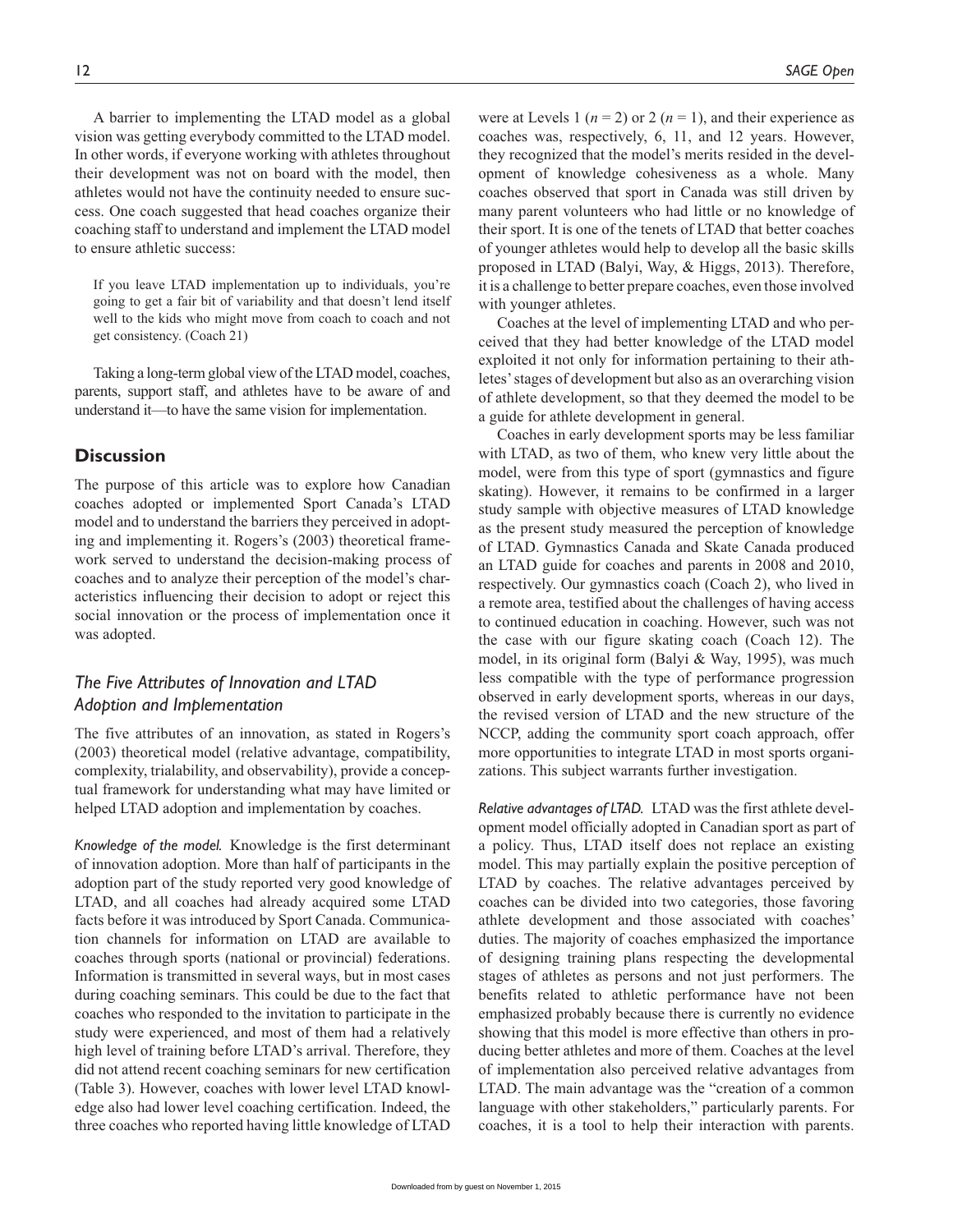Trialability and observability were also identified as positive features of LTAD but were much less often mentioned than compatibility and relative advantages (Table 2). Indeed, it is evident that to really study impacts of LTAD, a cohort of athletes would need to be longitudinally followed during their careers as only parts of the LTAD model are evidence based.

Depending on their duties, many coaches mentioned helpfulness of the model in guiding new coaches and facilitating communication with parents. This is consistent with the findings of Black and Holt (2009)—that the relative advantage of "speaking the same language" (vision and common tongue) has helped alpine ski coaches in Alberta, Canada. However, their work also indicated that a common language facilitated by LTAD was not associated with a total "buy in" of the model by coaches (Black & Holt, 2009).

*Compatibility.* At first glance, we see that LTAD is compatible with the values of the coaches interviewed. Others suggest that the model validated their own approach and that of some parents. Again, this point was cited by Black and Holt (2009). Many themes emerged that indicated positive influences on LTAD implementation (Figure 1). Coaches considered that LTAD was compatible with their values, which may not be surprising. As mentioned by Collins and Bailey (2013), is it because LTAD incorporates ". . . much face-valid and simple advice, guidance that is so fundamental and sound that it is almost irrefutable . . . ?" (p. 186) Or is it attributable to previous knowledge of some LTAD components (e.g., avoidance of early specialization and prevention of dropping-out) that were already presented in curricula of university physical education or kinesiology programs or other forums? However, a problem has been raised about LTAD compatibility with the organizational structure of sport that generally gratifies short-term success, rejecting athletes and coaches who do not achieve this kind of goal. It is a major digression in LTAD implementation that will have to be addressed to create compatibility between LTAD, the actors in the system, and the sport system itself. Moreover, several examples show that short-term success, defined mainly by wins and endorsed by the sport system, hamper the development of athletes and ultimately the ability to retain young people who would otherwise have reached their full potential later. One example is the phenomenon of "relative age effect" in which younger individuals in a category are less likely to progress to higher or competitive categories and are possibly more inclined to leave the sport (Musch & Grondin, 2001). Another example is the overspecialization of athletes, which is considered detrimental to the development of a repertoire of general motor skills (Fransen et al., 2012). In today's sports culture, the emphasis on results brings a whole lot of profit, instant satisfaction for athletes and their parents, coach recognition, increased coaching salaries, sponsors, government grants, and so forth. The effect of these factors may be obvious at higher levels of competition. However, even in younger

categories, they may exert negative influences and heighten the risk of early specialization and its consequences (Malina, 2010).

*Complexity.* While understanding LTAD principles, coaches emphasized difficulties in taking action, especially when it came to (a) determining athletes' stages of development and (b) planning short- and long-term training according to stages. At the stage of implementation, two patterns emerged in LTAD implementation. First, some coaches took information from the model that pertained directly to the stage of development in which their athletes fit. These coaches found that barriers existed in implementing the LTAD model, including a dearth of information on particular stage, a lack of understanding stages different from their own athletes, and trouble identifying the developmental stage of their athletes, to follow LTAD model recommendations. Other criticisms particularly matched with this study included a lack of guidelines for LTAD implementation. Some coaches wanted specific technical and tactical drills or exercises that would help with implementation in their sport, while others found that the lack of specific guidelines allowed coaches to consider the model more as a guide without adhering too strictly to its recommendations. This reinforces the need for coaching education, citing concrete examples of these two identified difficulties to be overcome once LTAD principles are well understood. Continuing education on more practical aspects of training is warranted.

*Trialability.* For some coaches, it was clear that an approach, such as LTAD, with long-term outputs, makes its full implementation illusory at the moment. However, the majority of coaches interviewed were able to engage some LTAD principles. Although they experienced certain beneficial effects, they indicated that it was often difficult to explain their relevance to others. Gratification of short-term success, as expressed by a swimming coach, was a limiting factor of trialability. There is a perceived risk to try LTAD with athletes. By following the LTAD approach, not aiming at shortterm success, and not knowing if success will come later, coaches as well as parents may fear that their athletes may never be successful. Therefore, each sport may suggest intermediate goals (competencies, skills, etc.) to coaches and athletes that may help them to follow progression based on developmental stages and not uniquely on results (medals, ranks, etc.).

*Observability.* Some coaches have already begun to perceive the positive effects of LTAD, including persistence not only in sport and physical activity among young people but also in the acquisition of motor skills. In the latter case, it is difficult to see what effect this will have on performance. However, a xc-ski coach has already begun to witness a new generation of athletes. It is noteworthy that Cross-Country Canada was one of the first sport federations to adopt LTAD.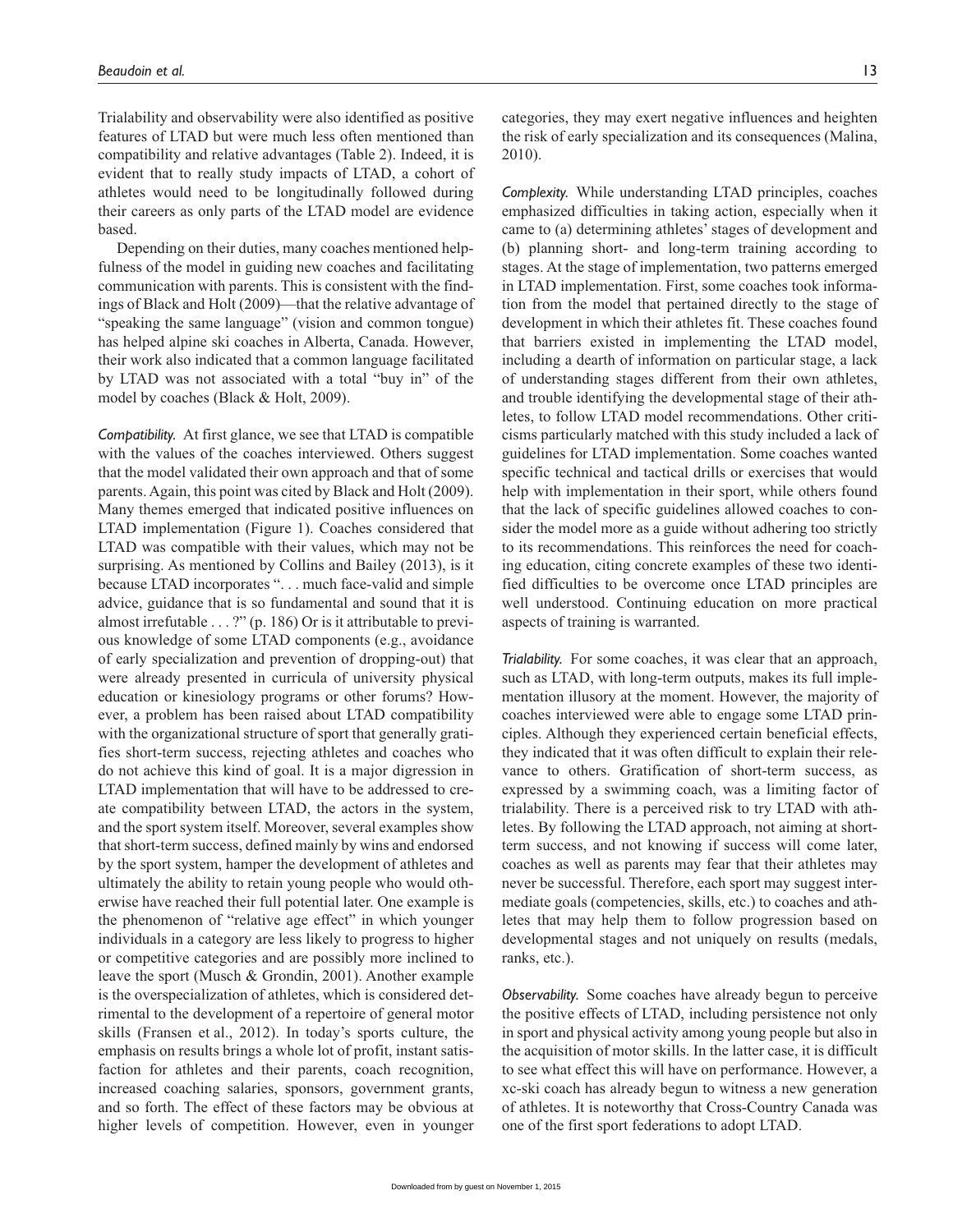#### *The Role of Social Systems*

Social innovations like LTAD are not only dependent on the attributes of the innovation. The surrounding social system with its values also influences that capacity of individuals to adopt and implement the social innovation. All interviewed coaches expressed their views on the sporting culture in Canada and how its organizational structure limited LTAD adoption and implementation, as proposed by Sport Canada. Triathlon coaches involved in swimming and those in soccer and baseball specifically mentioned how the competitive system in place worked against LTAD. Thus, the main barrier may be the persistence of a system that emphasizes results in competitions at stages where some other aspects of athletic development would be preferred. In addition, the outcomes of these competitions are short term, providing financial and other rewards or support for athletes, which go directly against the principles of LTAD and discourage its implementation in daily practice for these coaches. When coaches have to choose between training orientation (e.g., specialization) that will provide immediate results and another approach that may take time to produce results, sport system demands will pull coaching toward short-term goals. However, the majority of coaches surveyed adhere to LTAD principles but are in a paradoxical situation where they cannot afford to reduce short-term performance because they are immediately accountable. In fact, as suggested by Côté and Gilbert (2009), the notion of coaching success is questioned by LTAD. There is a need to better define what is successful-effective coaching, depending on athlete levels.

Coaching education also seems to be a factor identified by coaches as having an influence on whether or not LTAD will be adopted. Indeed, five coaches, perceiving their knowledge of LTAD as being less than optimal, had NCCP Level 1 or 2 certification. However, this observation should be confirmed in a larger sample. In coaching education on LTAD, it is clear that different communication channels are targeted: (a) NCCP training when coaches want to reach higher levels; (b) attending meetings, workshops, and seminars; (c) sending documentation; or (d) visiting websites (Table 3). These testimonials suggest that coaching education programs should not rely on a single communication channel. Finally, the clear need for coaching education is to target LTAD observability by coaches by giving concrete examples of implementation experienced by them during NCCP training seminars.

In terms of practical recommendations, sports funding should be consistent with the sport development model chosen in a given country. Specifically, in Canada, prioritizing long-term and integrated athletic development and not merely focusing on short-term results should be targeted to follow the plan proposed by LTAD. Each sport federation could develop a set of process goals that could help coaches follow the progress of their athletes.

Barriers faced by coaches may be addressed through reinvention. Many of the barriers faced by coaches created obstacles to overcome LTAD implementation but did not bring about its discontinuance. Therefore, an alternative implementation occurred where coaches implemented only selected stages of the model (i.e., reinvention). In parallel, they engaged in ongoing learning to develop better understanding of the model and to teach it to others (parents, athletes, assistant coaches).

Rogers (2003) noted that reinvention is a strong indicator of actual change. All 10 coaches interviewed declared having implemented LTAD with adaptations, according to the examples that they provided in interviews. For the coaches in this study, reinvention of the model within a specific stage of development gave coaches the opportunity to implement it despite insufficient information, support, or understanding, all while keeping the model less complex in their minds. In studies by Black and Holt (2009) and Frankish et al. (2012), some coaches similarly used the model for certain stages or factors only. However, Rogers noted that, in many cases, reinvention could be judged as good or bad. Indeed, partial implementation, or not viewing the model as a global vision of athlete development, could limit coaches from ensuring that all sports persons were working toward a common goal for their athletes and safeguarding consistency for athletes' development no matter what stage they were in.

Rogers (2003) explained that ". . . some reasons for reinvention lie in the innovation itself, while others involve the individual or organisation adopting the new idea" (p. 186). Banack et al. (2012) discussed how the sport context (i.e., recreational) could have an impact on the way coaches perceive and adopt the LTAD model in their coaching practices. Frankish et al. (2012) also determined that coaches in clubs with different goals and structures perceived the model in different ways. For example, coaches from competitive clubs adopted the model more easily than coaches from clubs with a recreational "Learn to Ski" environment. In addition, Frankish et al. suggested that a coach's role within the club could lead to a different path of adoption. Therefore, building from their research, it was found that coaches perceived the model and employed it in two main ways: (a) coaches' perception and knowledge of the model, with barriers to implementation coming from LTAD itself; and (b) the organization's inability to properly support the model.

Black and Holt (2009) found inconsistencies in the way that the LTAD model was implemented in one sport-specific situation and highlighted the difficulty in evaluating LTAD implementation. In fact, reinvention of the LTAD model to the specific needs of different sports is described in both Frankish's et al. (2012) study on the late-specializing sport of xc-ski and Lang and Light's (2010) study on the earlyspecializing sport of swimming.

While acknowledging that the LTAD model could provide a common vocabulary for coaches and emphasize the importance of teaching fundamental skills, Martindale, Collins,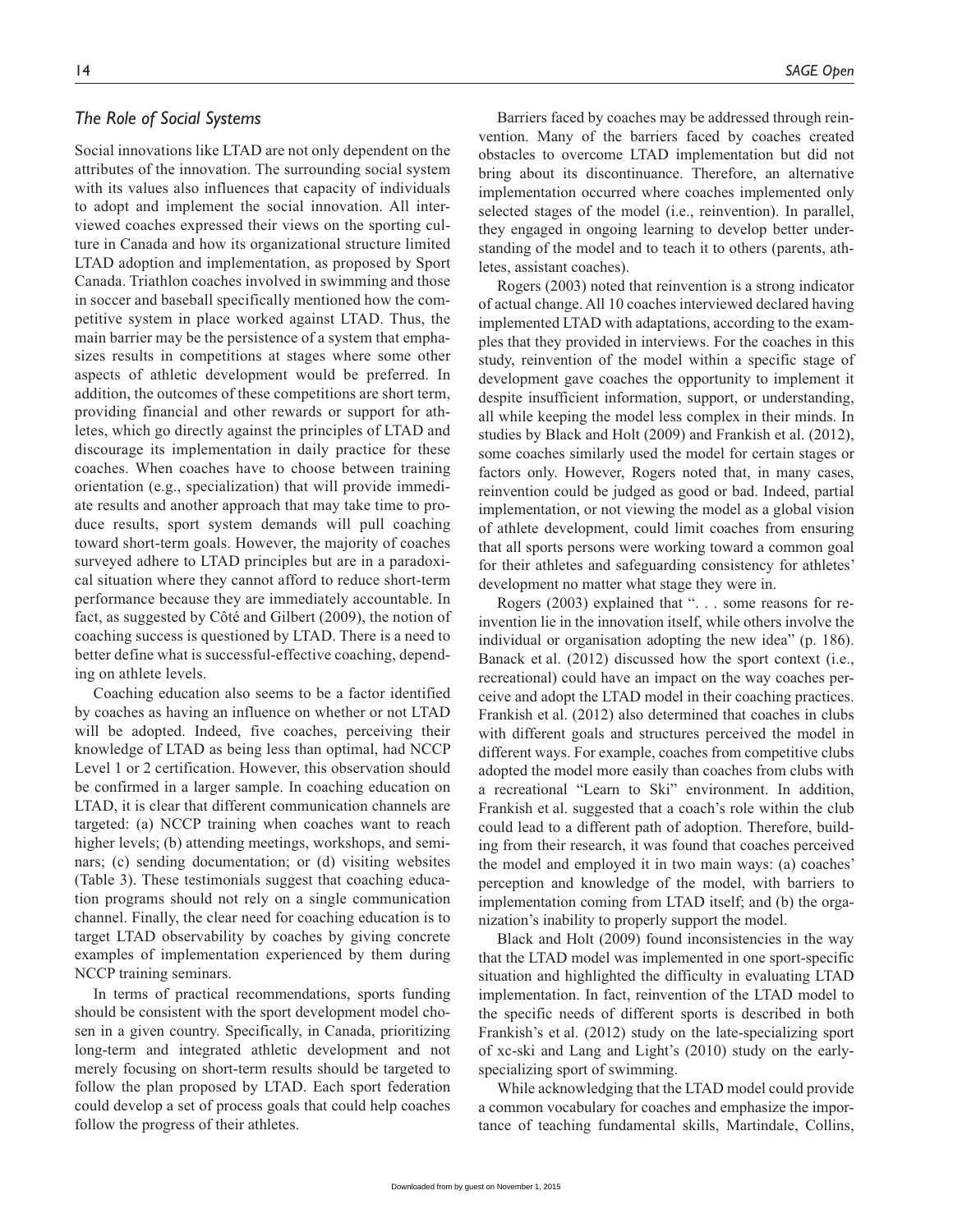and Daubney (2005) raised concerns regarding its scientific merit in a study of the LTAD implementation in the United Kingdom. Similarly, a few coaches in our study expressed these concerns as potential barriers that created doubts about the model's rigor. It may explain why some coaches reinvented LTAD according to their beliefs, prior knowledge, and barriers. In fact, reinvention may also be seen crudely as cherry-picking of concepts from LTAD that they already know. Indeed, of the few references on LTAD, the majority underlined that many key LTAD concepts (e.g., perils of early sport specialization) were already known to some practitioners (Dowling, 2014; Ford et al., 2011). However, other concepts, like "critical developmental phases," remain nonevidence based (Ford et al., 2011).

#### *Study Limitations*

Interview duration enabled researchers to gain deeper understanding of coaches' use of the LTAD model (a total of 287 meaning units analyzed). The views in this article were those of individual coaches. Rather, the focus was on exploring how coaches adopted and implemented the model that was presented to them by Sport Canada. Our study did not address the different sport contexts of coaches (community, competition, and instruction) that could influence LTAD model adoption and implementation. The observations of coaches in their work environment could have further strengthened the interview data.

#### *Future Research Paths*

Further research is warranted to develop a global understanding of how the model is adopted, implemented, and confirmed or abandoned over time. The results of our study and those of others have shown how different sports, sport organizational structure, training of coaches, and the role of parents are key factors influencing LTAD model adoption and implementation. Of course, adoption and implementation processes need to be assessed in other countries where LTAD is in place. Cultural differences in coaches dealing with LTAD or other models of performance/participation may exist and will have to be addressed (Collins et al., 2012).

#### **Conclusion**

According to Canadian Sport Policy, the LTAD model is actually the "paradigm" of Canadian sport (Canadian Heritage, 2007). So far, 54 Canadian sport governing bodies have adopted a LTAD framework (Canadian Sport for Life, 2011). Our research identified factors that influence coaches' adoption and implementation of LTAD or some of its components. LTAD, compatible with most coaches' values respecting human development stages, is potentially helpful for adoption and implementation. The creation of a common language with other stakeholders is also a point that favors LTAD adoption and implementation.

Barriers hindering LTAD implementation included (a) lack of organizational support regarding implementation of the model, (b) shortage of evidence-based research on the model, and (c) complexity of the model when viewed in its entirety, and the difficulty in getting all sports persons involved in implementing the LTAD model's recommendations (Figure 1). A sport system gratifying short-term success is not compatible with the long-term approach of LTAD. Also, the compatibility of LTAD with sports demanding early performance development, such as gymnastics, is a challenge to stakeholders involved in these sports.

Those who implemented LTAD did not necessarily do it integrally. Many coaches undertook reinvention, or implemented only selected aspects of the model, and consider LTAD as a set of guidelines without adhering too strictly to them. This may be ascribed to the fact that parts of LTAD are evidence based, but the whole approach must be empirically verified by longitudinal studies.

The model's perceived complexity also stands as an obstacle for some coaches, particularly with regard to comprehension of the transition between development stages, methods to estimate athletes' stages, and identification of "windows of opportunity" or critical periods. Therefore, professional development regarding LTAD in its entirety (not just for those stages in which the coaches work), with emphasis on philosophical underpinnings of the model and including practical ways that coaches can teach others (parents, other coaches, athletes), must be offered to coaches.

#### **Declaration of Conflicting Interests**

The author(s) declared no potential conflicts of interest with respect to the research, authorship, and/or publication of this article.

#### **Funding**

The author(s) disclosed receipt of the following financial support for the research and/or authorship of this article: This work was supported by the Sport Canada Research Initiative and the Social Sciences and Humanities Research Council of Canada.

#### **References**

- Bacon, N., Faizullah, N., Mulgan, G., & Woodcraft, S. (2008). *Transformers: How local areas innovate to address changing social needs* (NESTA Research Report). Retrieved from https://www.nesta.org.uk/sites/default/files/transformers.pdf
- Balyi, I., & Way, R. (1995). Long-term planning of athlete development: The training to train phase. *B.C. Coach*, *2*(2), 2-10.
- Balyi, I., Way, R., & Higgs, C. (2013). *Long-Term Athlete Development*. Champaign, IL: Human Kinetics.
- Banack, H. R., Bloom, G. A., & Falcao, W. R. (2012). Promoting long-term athlete development in cross country skiing through competency-based coach education: A qualitative study. *International Journal of Sports Science and Coaching*, *7*, 301-316.
- Black, D. E., & Holt, L. H. (2009). Athlete development in ski racing: Perceptions of coaches and parents. *International Journal of Sports Science and Coaching*, *4*, 245-260.